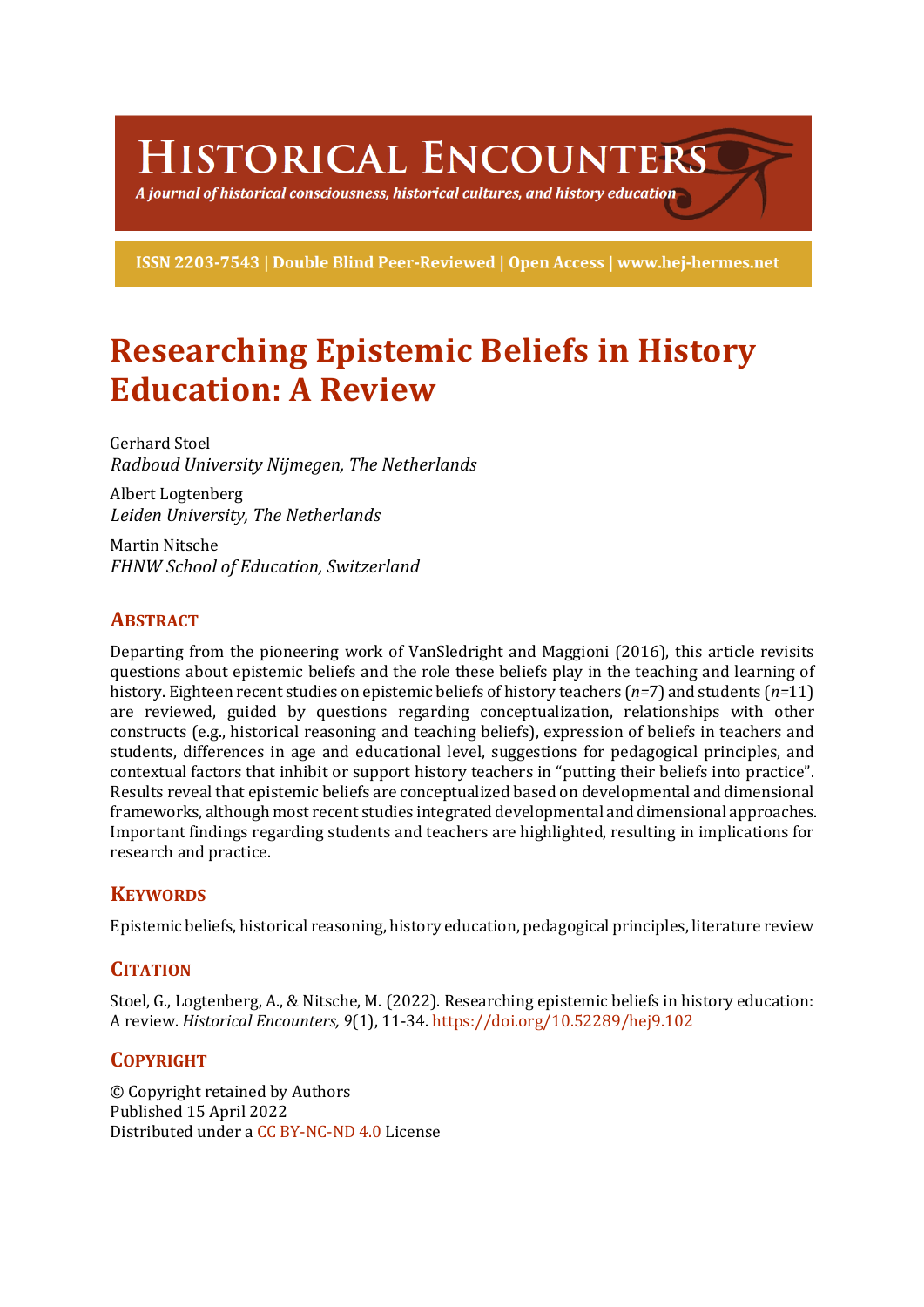# **Introduction**

In 2019, biologists published a study on the relationship between the infamous "Habsburg jaw" and inbreeding. In the study, the researchers analyzed publicly available online portraits of members of the Habsburg dynasty and correlated facial deformities with the degree of relatedness (Vilas et al., 2019). Commenting on the research on Dutch radio, a historian observed that the biologists had treated the painted portraits as representative "photographs". However, she argued that paintings from the Habsburg royal family were not always truthful. In fact, Habsburg rulers were known to use their trademark jaw as propaganda or to serve as proof of their legitimacy. The historian also pointed out that the paintings can only be investigated within their historical context and that claims in (art-)history are always interpretative, although the discipline does provide researchers with specific investigative methods. In short, she concluded that works of art cannot simply be used as sources to draw "objective" evidence from, but must instead be studied according to domain-specific criteria, methods, and understandings.

This case exemplifies the ways in which epistemic activities differ across domains and how these differences impact the claims researchers make and the investigative processes they undertake. It has often been suggested that these activities and epistemic processes are guided by certain underlying epistemic ideas about a specific discipline.<sup>1</sup> For this reason, over the past twenty years educational research into history education has sought to conceptualize and assess these beliefs. However, because of the philosophical and often implicit nature of these beliefs, this has been a challenging task. A review study conducted by VanSledright and Maggioni (2016) showed that studies that measured epistemic beliefs in history education were still scarce and had yielded mostly tentative results. Moreover, their review raised questions regarding conceptualization and the predictive value of epistemic beliefs. Since their review, many new studies have been conducted on history students' and teachers' beliefs, based on different theoretical frameworks. In light of this upsurge in related research, in this article, we follow up on the review study of VanSledright and Maggioni (2016). Our aim is to provide an overview of the current state of research on epistemic beliefs in history education and to explore how different studies conceptualized these beliefs. In the discussion, we will reflect on the theorical and methodological questions that the review raised and suggest possible avenues for future research.

# **Background of the study**

In 2016, VanSledright and Maggioni provided an overview of studies on epistemic beliefs in history education. In the first part of their review, authors showed that, prior to 2016, studies in history education had primarily focused on qualitative explorations of how students approached epistemic tasks in history, such as reasoning with discrepant accounts or interpretating contradictory sources (e.g., Lee & Shemilt, 2003; Tabak et al., 2010). In line with studies in other domains, this performance was often referred to as "epistemic cognition". In their review, VanSledright and Maggioni showed that this research had provided important insights into students' reasoning, and, from this, researchers had theorized about underlying (naïve and nuanced) epistemic beliefs. In the second part of the review, the authors discussed how historians and educational psychologists conceptualized epistemic beliefs (e.g., King & Kitchener, 2002; Kuhn & Weinstock, 2002; Lee & Shemilt, 2003) and focused specifically on the domain-specific framework of epistemic beliefs developed by Maggioni and colleagues, which combined and elaborated earlier frameworks. This framework is still of particular importance to the current review because it influenced many of the recent studies. Therefore, we will describe it here.

Maggioni's framework (Maggioni, 2010; Maggioni et al., 2004; Maggioni, et al., 2009) categorized epistemic beliefs according to three levels or "stances": (a) a copier stance, (b) a borrower stance, and (c) a criterialist stance. Each stance brought together a coherent set of

<sup>&</sup>lt;sup>1</sup> In this review, we use the terms epistemic beliefs and epistemic ideas to refer to beliefs about (historical) knowledge. Several studies also use the term 'enistemological heliefs'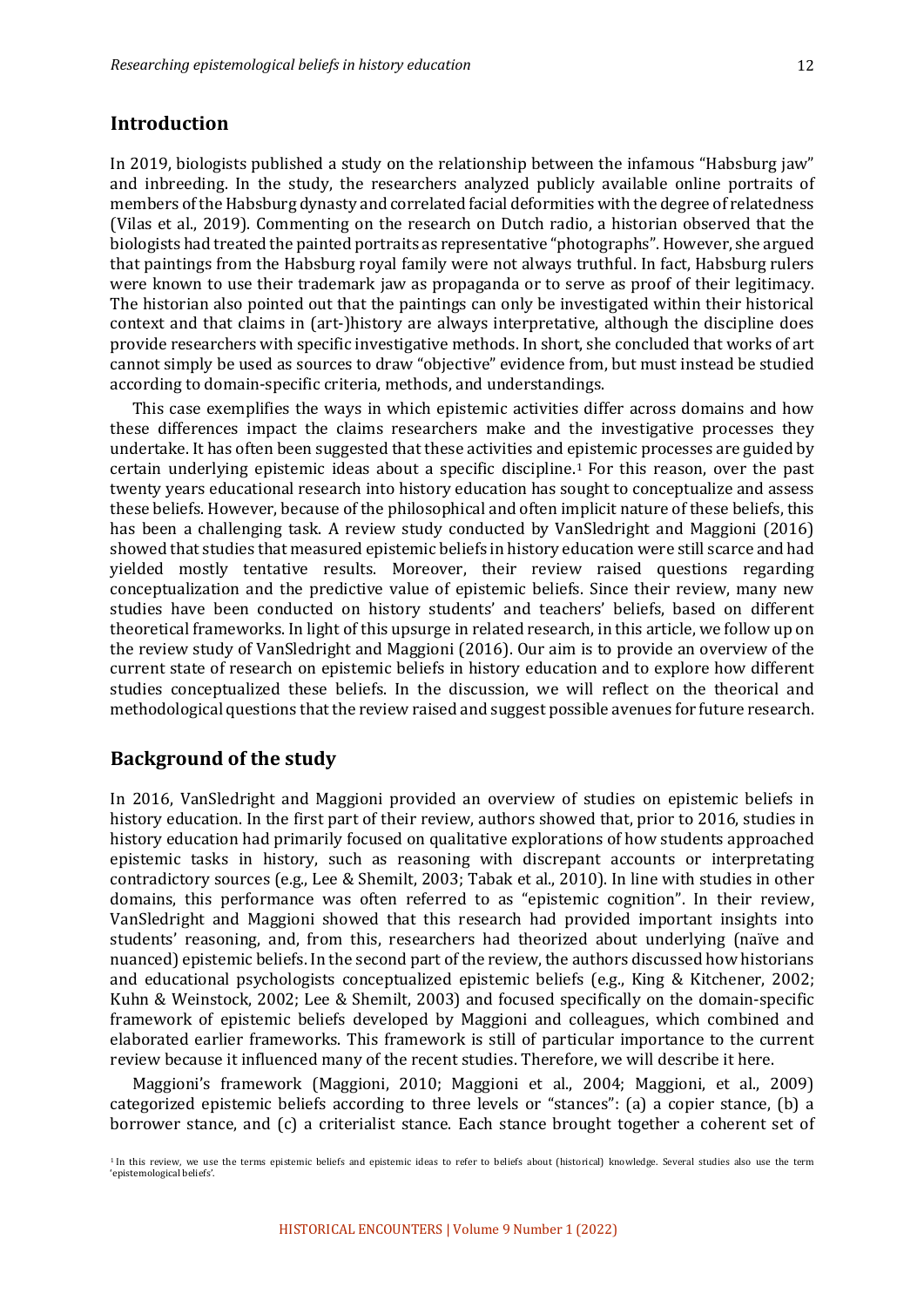beliefs about the certainty of historical knowledge, the role of the knower, and the sources of historical knowledge. For instance, a student or teacher with a copier stance would overemphasize objectivity and believe that the aim of history is to provide an objective "copy" of the past. In this stance, students or teachers would regard historical knowledge as fixed, historical sources as objective carriers of information (unless they are biased and useless), and historical methods as procedures for establishing "the truth" and writing the one "true story". In contrast, students or teachers with a borrower stance would regard history as "opinion". They understand the subjective nature of historical knowledge and historical sources. However, they would not (yet) understand the disciplinary criteria on which the validity of these claims could be based. As a consequence, these students tend to "borrow" from sources whatever fitted their argument. Finally, in the criterialist stance, a student or teacher would be able to "coordinate the objective and subjective dimensions of knowledge and knowing" (Kuhn & Weinstock, 2002, p. 310). They appreciate that historical knowledge is interpretative and temporary (questions are posed within a temporal and geographical context), and understand that historical sources are not subjective or objective as such, but can yield reliable evidence depending on the questions we ask. Disciplinary criteria (such as sourcing, corroboration, and contextualization) allow one to differentiate between valid and invalid interpretations.

In the third part of the review, VanSledright and Maggioni discussed outcomes of studies conducted with a questionnaire that was based on this framework: the "Beliefs about History Questionnaire" (BHQ) (Maggioni, 2010). Studies that had used the BHQ with (prospective) history teachers and students, had found that it was difficult to classify students or teachers within a specific epistemic stance (e.g., Maggioni, 2010; Maggioni et al., 2010; VanSledright & Reddy, 2014). Participants in the studies often reported agreement (or disagreement) with contradictory epistemic ideas. Several studies had focused on developing teachers' and students' understanding of the interpretative nature of history through professional development or inquiry tasks. These studies found that these learning environments indeed stimulated changes in beliefs, although these changes were often idiosyncratic: a phenomenon that the authors called "epistemic wobbling". Qualitative interviews showed that this "wobbling" was caused by difficulties in coordinating subjective and objective aspects of history (VanSledright & Maggioni, 2016, p. 140). This raised the question of whether these ideas about the nature of historical knowledge and knowing might be too abstract, tentative, and implicit, especially with younger students, to be assessed through quantitative methods. Furthermore, Van Sledright and Maggioni pointed to the fact that studies had not yet explored the relationships between epistemic beliefs on the one side, and epistemic performance and historical reasoning on the other  $(2016, p. 143)$ . Thus, the question remained, as Mierwald et al. (2016) asked in the title of a conference paper: "Do they affect it at all?"

#### **Research goal and research questions**

As discussed above, VanSledright and Maggioni found that most studies prior to 2016 had focused on epistemic cognition from which underlying beliefs were inferred. The studies of Maggioni and colleagues were the first to define and quantitatively assess epistemic beliefs in history, and explore how these ideas impacted learning and understanding in history. However, questions remained about the feasibility of evaluating abstract epistemic beliefs and about the relationships between these beliefs and task performance. Furthermore, more knowledge was needed about effective pedagogies to foster nuanced epistemic beliefs. Since 2016, many new studies have been conducted that shed light on these conceptual, methodological, and theoretical questions. In the current article we discuss research on epistemic beliefs in history since 2016 and investigate the following four questions:

1. How have different studies conceptualized and operationalized epistemic beliefs among students and (prospective) history teachers, and what are the differences and similarities between these approaches?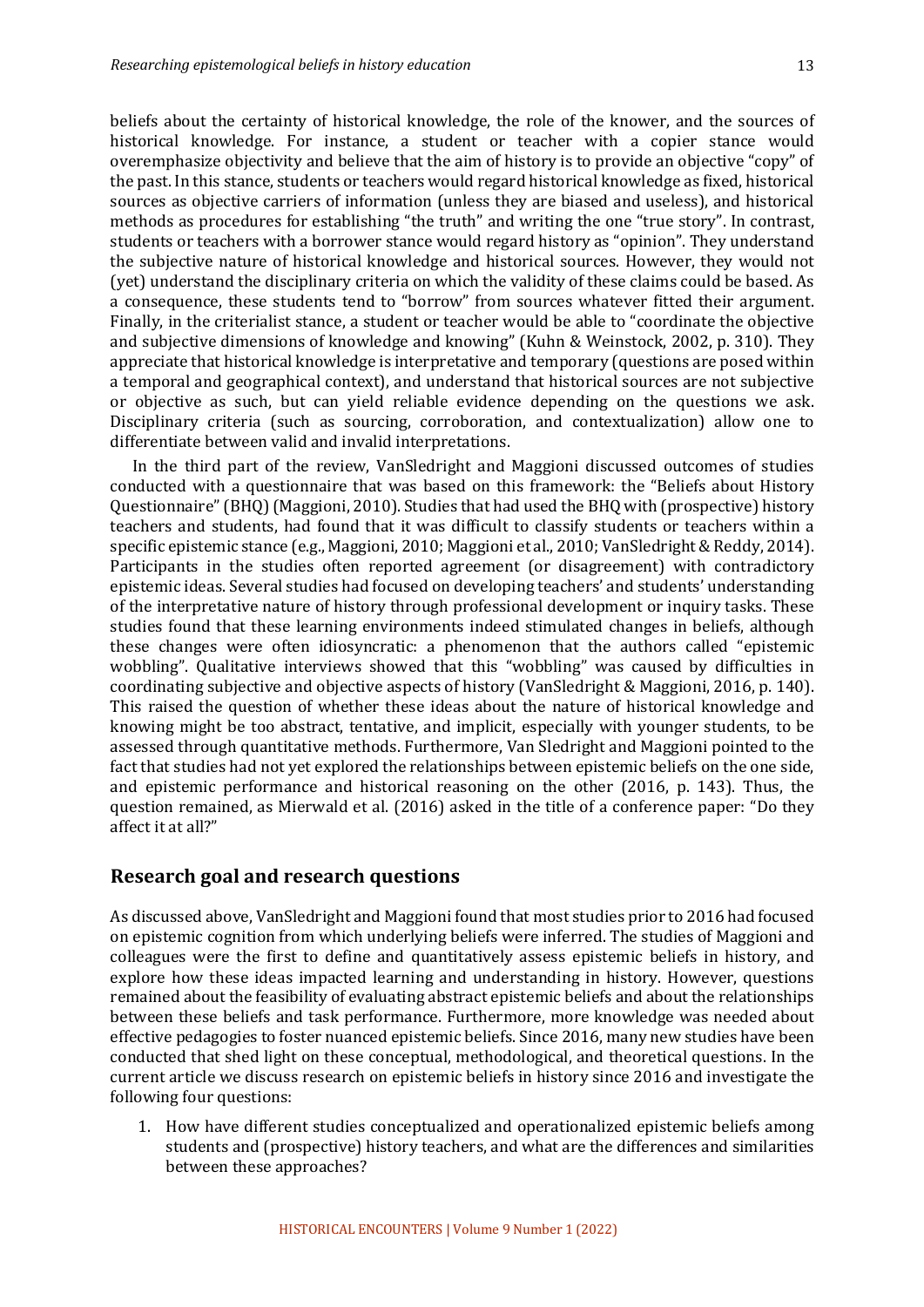- 2. What relationships do studies find between epistemic beliefs in history of students and teachers and other constructs  $(e.g.,$  other domains and topics, historical reasoning ability, beliefs about teaching and learning)?
- 3. Which epistemic beliefs of participants were reported in the studies and how are they related to participants' age or educational background?
- 4. Which pedagogical principles do studies identify as fostering nuanced epistemic beliefs on history?

### **Method**

Reviewed studies were selected using four criteria. First, because the study departed from the review conducted by VanSledright and Maggioni (2016), we limited our search to studies published between 2015 and (the end of) 2020. Second, we focused on studies that *conceptualized* and *measured* epistemic beliefs in *history* among students or teachers. Third, we included studies written in English, as well as in German. Finally, the search was limited to peer-reviewed publications; if an author had not published an English article, we referred to the accepted (peerreviewed) PhD thesis.

Within these limitations, a search was conducted through two methods: a non-systematic (*snowballing* and *citation search*) review and a systematic search [ERIC and PsycInfo-database; March 8, 2021]. The search was divided into four categories: epistemic beliefs, history (education), research methodology, and educational context. Examples of keywords were *epistemology/* or *historiography/ or historical interpretation/ or epistemolog\*.ti,ab.* and *history/ or history instruction/* or (history or historical or historian\*).ti,ab. Our resulting sample consisted of 22 studies. In consultation between the three authors, four studies were rejected that (a) did not conceptualize epistemic ideas, or  $(b)$  used a completely different paradigm (e.g., equating epistemic beliefs of teachers with beliefs on learning and teaching). In our final sample, 18 studies were included: 11 studies focused on students' (primary education to university) epistemic beliefs and 7 studies focused on history teachers' epistemic beliefs.

Based on the formulated questions, the first author summarized the studies and constructed a table (Table 1), providing an overview of the analysis. Differences in classification were discussed between the three authors in regular meetings until consensus was reached. The analysis focused on: (a) conceptualization, (b) operationalization and assessment,  $(c)$  participants,  $(d)$  main findings, and  $(e)$  implications for practice.

# **Results**

#### *Conceptualizing epistemic beliefs in history*

The reviewed studies conceptualized epistemic beliefs in different ways, although two main frameworks could be discerned: (a) a "developmental" framework—of which the aforementioned framework of Maggioni and colleagues is a prominent example—and (b) a "dimensional" framework, in which researchers define "types" of ideas (or dimensions) that underlie epistemic thinking in history (e.g., ideas about "certainty of knowledge", "justification of knowledge", or "source integration"). Table 2 shows the different dimensions that studies defined. However, as will be shown, these frameworks did not function as two separate paradigms, and in practice many studies combined developmental and dimensional aspects in their conceptualization, as well as in their analysis. In this section, we compare and contrast how studies conceptualized epistemic beliefs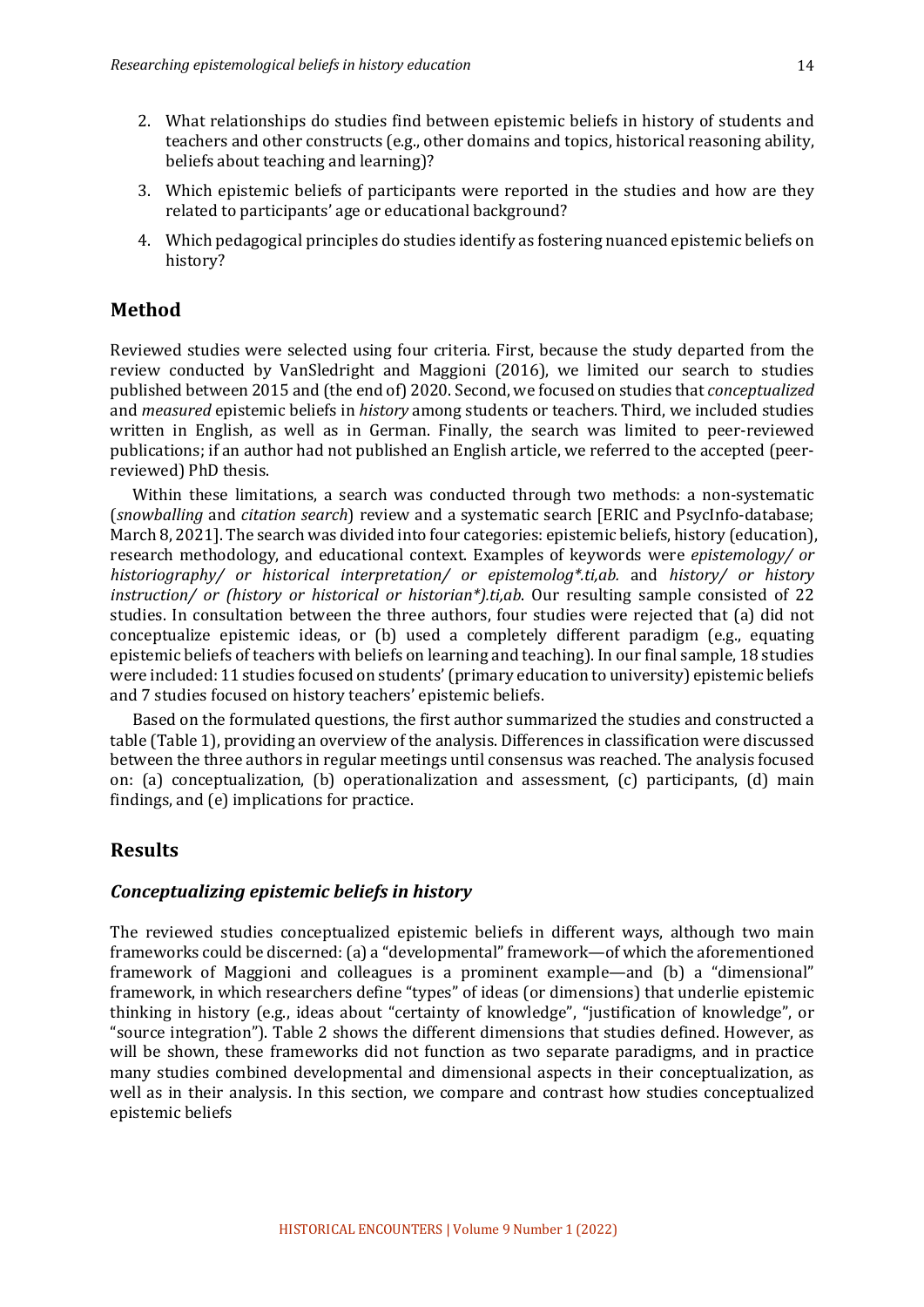| <b>Studies</b>                                                        | Participants |           |               | <b>Approaches</b> |              |                  | Method       |        | Instrument |
|-----------------------------------------------------------------------|--------------|-----------|---------------|-------------------|--------------|------------------|--------------|--------|------------|
|                                                                       | Students     |           | Teachers      |                   | Dev.         | Dim.             | Qual.        | Quant. |            |
|                                                                       | Ed. level    | N         | Ed. Level     | N                 |              |                  |              |        |            |
| Namamba & Rao (2016)                                                  |              |           | Sec/E         | 132               | $\checkmark$ |                  |              |        | <b>BHO</b> |
| Voet & de Wever (2016)                                                |              |           | Sec/E         | 22                |              |                  |              |        | Inferred   |
| Wansink, Akkerman, & Wubbels (2016)                                   |              |           | Sec/P         | 13                |              | $(\check{\tt'})$ |              |        | Inferred   |
| Wansink, Akkerman, Vermunt, Haenen, & Wubbels (2017)                  |              |           | Sec/P         | 48                |              | $(\checkmark)$   |              |        | Inferred   |
| Nitsche (2019)                                                        |              |           | Sec/P         | 177               | ✓            |                  |              | ✓      | Other      |
| Sakki & Pirttilä-Backman (2019)                                       |              |           | Sec/E         | 633               |              | $(\check{ }')$   |              |        | Other      |
| Miguel-Revilla, Carril-Merino, & Sánchez-Agustí (2020)                |              |           | Pri/P & Sec/P | 430               | ✓            |                  |              |        | <b>BHQ</b> |
| Barzilai & Weinstock (2015)                                           | Uni          | 481       |               |                   |              |                  |              |        | <b>ETA</b> |
| Stoel, Logtenberg, Wansink, Huijgen, Van Drie, & Van Boxtel<br>(2017) | 11th PU/HG   | 95        |               |                   |              |                  |              |        | Other      |
| Stoel, Van Drie, & Van Boxtel (2017)                                  | 11th PU      | 922       |               |                   |              |                  |              |        | <b>BHQ</b> |
| Thomm, Barzilai, & Bromme (2017)                                      | Uni          | 184       |               |                   |              |                  |              |        | <b>ETA</b> |
| Iordanou, Muis, & Kendeou (2019)                                      | 6th-8th      | 47        |               |                   |              |                  |              |        | Livian     |
|                                                                       | Uni          | 24        |               |                   |              |                  |              |        |            |
| Mierwald (2020)                                                       | 11th-12th PU | 161       | Sec/P         | 224               |              |                  |              |        | <b>BHQ</b> |
| Barzilai, Thomm, & Shlomi-Elooz (2020)                                | Uni          | 104 & 113 |               |                   |              |                  |              |        | <b>ETA</b> |
| Iordanou, Kendeou, & Zembylas (2020)                                  | Uni          | 39        |               |                   |              |                  |              |        | Livian     |
| Wiley, Griffin, Steffens, & Britt (2020)                              | Uni          | 553 & 151 |               |                   |              |                  |              |        | Other      |
|                                                                       | 6th-8th      | 345       |               |                   |              |                  |              |        |            |
|                                                                       | 10th-11th    | 130       |               |                   |              |                  |              |        |            |
| Ioannou & Iordanou (2020))                                            | 7th          | 79        |               |                   |              |                  | $\checkmark$ |        | Livian     |
| Barzilai, Mor-Hagani, Zohar, Shlomi-Elooz, & Ben-Yishai (2020)        | 9th          | 88        |               |                   |              |                  |              |        | Other      |
| Notes:                                                                |              |           |               |                   |              |                  |              |        |            |

TABLE 1. Overview of studies investigating epistemic beliefs since 2015

 $\checkmark$  = main operationalization

 $(v)$ = operationalization implicit

 $\mathbf{u} = \mathbf{d}$  evelopmental framework with underlying dimensions defined (Table 2)

Students: Uni = university,  $PU = pre$ -university,  $HG = higher general education$ . Teachers: Pri = primary,  $\text{Sec} = \text{secondary teachers}$ ;  $E = \text{expecified}$ , P = prospective.

Grades are counted from 1 to 12 following the US-system: grade 1 students are 6-7 years old, ..., grade 12 students are 17-18 years old. Students with university students range between  $\dot{M}_{\text{age}}$ =22 years old and  $M_{\text{age}}$ =28 years old.

Instruments: *BHQ* = Beliefs about History Questionnaire (Maggioni, 2010); *ETA* = Epistemic Thinking Assessment (Barzilai and Weinstock, 2015); Livian = original assessment based on Livian War (Kuhn et al., 2008)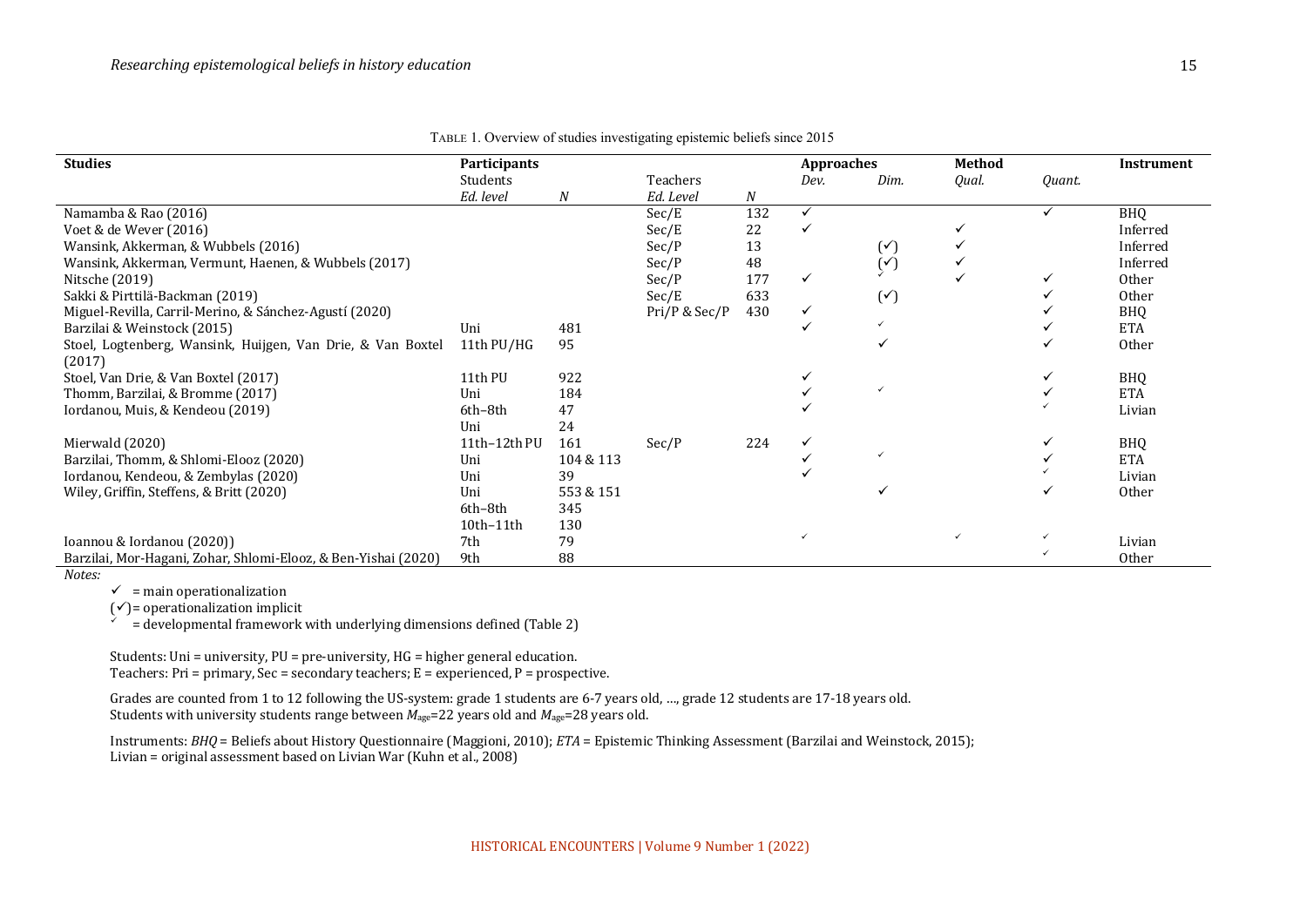| <b>Dimensions</b>                                                                                                                          | Weinstock<br><b>Barzilai</b><br>and<br>(2015)                            | <b>Nitsche (2019)</b>                                                              | Stoel, Logtenberg et al. (2017)           | <b>Wiley et al. (2020)</b> |
|--------------------------------------------------------------------------------------------------------------------------------------------|--------------------------------------------------------------------------|------------------------------------------------------------------------------------|-------------------------------------------|----------------------------|
| Nature of knowledge<br>truth is attainable<br>knowledge is certain / uncertain<br>one right account / multiple accounts or<br>perspectives | - right answer<br>- certainty of knowledge<br>- attainability of truth   | - structure of knowledge<br>- certainty of knowledge<br>- application of knowledge | - nature of knowledge-objective           | - simplicity / certainty   |
| Sources of knowledge<br>- in/outside the self<br>right or wrong facts / interpretation<br>(theory - data coordination)                     | - source of knowledge<br>- reliable explanation<br>- nature of knowledge | - concept of history<br>- origin of knowledge<br>- justification for knowing       | - nature of knowing-naïve<br>(objective)  | - integration              |
| Methods (critical thinking)<br>focus on criteria for evaluating accounts<br>(e.g., sourceing)                                              | - evaluate explanations<br>- judge accounts                              |                                                                                    | - nature of knowing-nuanced<br>(criteria) |                            |

TABLE 2: Dimensions of Epistemic Beliefs

*Note:* the studies of Barzilai and Weinstock (2015) and Nitsche (2019) develop items connected to the objectivist, subjectivist and criterialist perspective for each dimension they define. The results are primarily analyzed on the level of perspectives. The studies of Stoel, Logtenberg et al. (2017) and Wiley et al. (2020) operationalize three or two scales. Results are primarily analyzed on the level of dimensions.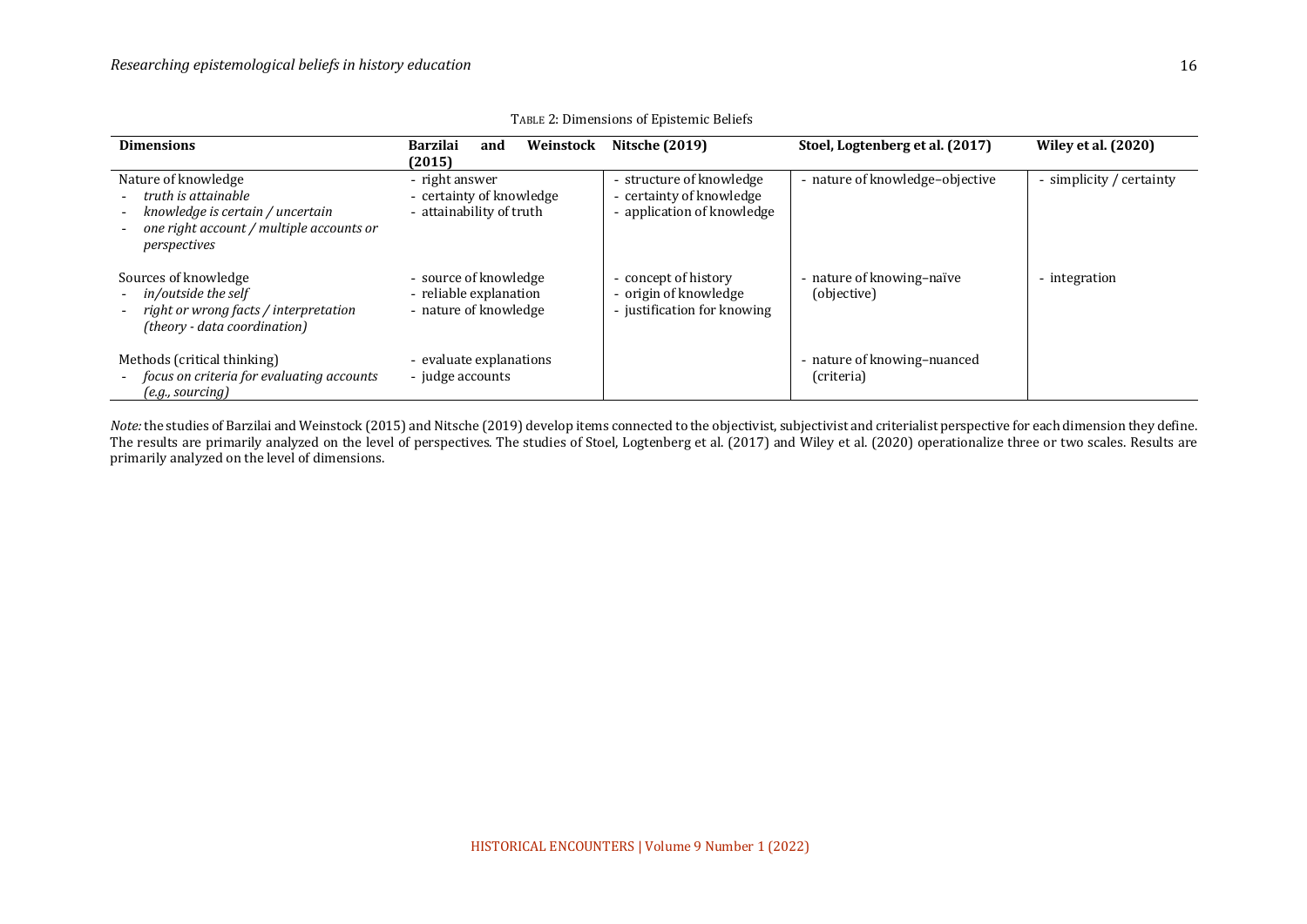As Table 1 shows, most recent studies in history education departed from a developmental framework, building on the domain-general models of King and Kitchener (2002) and Kuhn et al. (2000). Several studies in this review adopted the "stances" framework of Maggioni and colleagues, and differentiated between a "copier", a "borrower" and a "criterialist" stance (Mierwald, 2020; Miguel-Revilla et al., 2020; Namamba & Rao, 2016; Stoel, Van Drie, & Van Boxtel, 2017; Voet & De Wever, 2016). Other studies were based on a model of Barzilai and Weinstock (2015) that differentiates between an "absolutist", a "multiplist" and an "evaluativist" perspective (Barzilai, Thomm, & Shlomi-Elooz, 2020; Thomm et al., 2017). Based on this model, Barzilai and Weinstock designed the "Epistemic Thinking Assessment" (ETA). A differentiation between "absolutist", "multiplist", and "evaluativist" perspectives also underpinned the conceptualization of Iordanou and colleagues (Ioannou & Iordanou, 2020; Iordanou et al., 2019; Iordanou et al., 2020). Although these models use different words to describe coherent "sets" of epistemic ideas, the three "levels" defined are comparable.<sup>2</sup>

Table 1 also shows two studies that departed from a dimensional framework (Stoel, Logtenberg et al., 2017; Wiley et al., 2020). This framework can be traced back to the domaingeneral work of Schommer (1990). Instead of conceptualizing coherent levels, these studies defined underlying dimensions of epistemic thinking. A dimensional framework provides flexibility in the amount and type of dimensions distinguished (see Table 2 below). For instance, Stoel, Logtenberg et al. (2017) defined two dimensions connected to the objective nature of historical knowledge and the sources of knowledge, and one dimension connected to disciplinary criteria and inquiry. Wiley et al. (2020) defined one scale connected to the certainty and simplicity of causal explanations in history and one scale connected to the importance of integrating information from multiple sources. While developmental research assumes that epistemic development occurs in stages and aims to determine which perspective a learner predominantly holds, dimensional studies emphasize that these beliefs develop at different speeds on different dimensions, and that learners might increase their understanding in one dimension, whiletemporarily—relapsing on another.

Although the studies in this review departed from various frameworks, many of them integrated dimensional and developmental approaches. For instance, Barzilai and Weinstock (2015) conceptualized epistemic perspectives (e.g., "absolutist", "multiplist", or "evaluativist") based on multiple underlying dimensions of epistemic thinking (see Table 2 below). In the ETA, multiple statements for each dimension were constructed that could be connected to the absolutist, multiplist, or evaluativist perspective. Nitsche (2019) used a similar combination of a developmental and a dimensional approach. His study conceptualized underlying dimensions in relation to Maggioni's stances. In their conclusion, Stoel, Logtenberg et al. (2017) interpreted students' scores on the three epistemic dimensions against a developmental background. They argued that agreement with the scales on objectivity might reflect an objectivist perspective, whereas a strong rejection of these scales might indicate more subjectivist ideas. In addition, a strong agreement with disciplinary criteria for inquiry in combination with a moderate rejection of objectivity might represent a criterialist perspective.

Barzilai and colleagues (2015, 2017, 2020) and Iordanou and colleagues (2019, 2020) contributed to the approaches for measuring epistemic beliefs by departing from the premise that epistemic ideas are often implicit and tentative in nature. Consequently, they stressed the importance of using a concrete (historical) context to elicit epistemic reflection, or what Barzilai and Weinstock call "theory-in-action" (2015, p. 142). These studies utilized a small task in which two conflicting accounts of a fictional war were presented to students ("the Livia problem") (Kuhn & Weinstock, 2002). Barzilai and colleagues used this task as a point of reflection before collecting responses on the ETA. Using a similar framework, Iordanou and colleagues asked participants two Yes/No-questions in response to the conflicting accounts:  $(1)$  "Can one historian be more right

<sup>&</sup>lt;sup>2</sup> Note on terminology for studies based on a developmental framework: this review uses the terms "objectivist", "subjectivist", and "criterialist" when discussing epistemic perspectives (or stances) in general. When specific studies are discussed, the terms of those studies are used: (a) copier / absolutist (objectivist), (b)  $\frac{1}{2}$ borrower / multiplist (subjectivist), (c) criterialist / evaluativist (criterialist).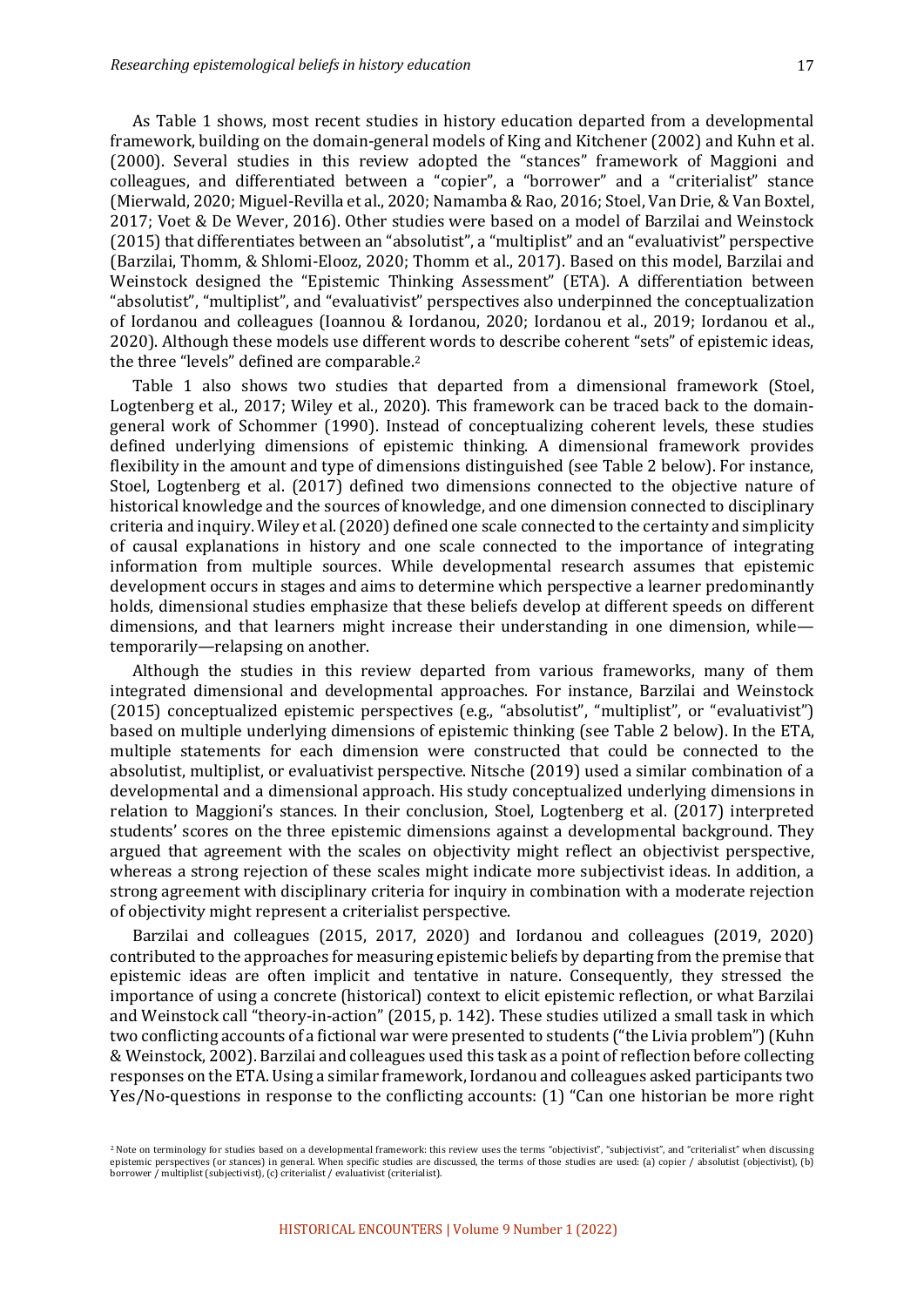than the other?" and (2) "Could anyone ever be certain about what happened in the Fifth Livia War?" Based on their answers and subsequent elaborations, students were classified as absolutist (a "Yes" on both questions); multiplist (a "No" on both questions); or evaluativist (a "Yes" on the first question and a "No" on the second question).

An interesting finding of this review is that almost all quantitative studies that used a developmental framework did not classify students or teachers within a specific epistemic perspective. Instead, these studies analyzed results in a more relative manner, presenting mean scores on the three epistemic positions and exploring differences between groups or between preand post-tests (e.g., Barzilai & Weinstock, 2015; Barzilai, Thomm, & Shlomi-Elooz, 2020; Thomm et al., 2017; Miguel-Revilla et al., 2021; Mierwald, 2020; Namamba & Rao, 2016; Nitsche, 2019; Stoel, Van Drie, & Van Boxtel, 2017). Only the study of Voet and De Wever (2016) and the studies of Iordanou and colleagues categorized teachers and students within one epistemic stance. However, in Voet and De Wever's (2016) study this classification was based on the analysis of qualitative data (interviews), meaning that beliefs were inferred from teachers' statements, while in Iordanou and colleagues' research the classification was partly based on the qualitative arguments students provided for their choices.

# The role of epistemic beliefs in teaching and learning history: Empirical findings *with students*

In this section, we discuss results from eleven studies conducted with history students (see Table 1). In line with our research questions. We explore findings related to the domain-specificity of epistemic beliefs, relationships found with historical reasoning, expression of epistemic beliefs, development over time and educational level, and pedagogical approaches that might foster epistemic ideas.

## Epistemic beliefs, domain-general, domain-specific, or topic-specific?

Research on epistemic cognition has indicated that students' epistemic performance differs across disciplines and even across topics within a discipline (Muis et al., 2006). However, it is unclear to what extent this also applies to students' underlying epistemic beliefs. Two studies conducted by Barzilai and colleagues provided empirical support for the idea that epistemic beliefs may have domain-general aspects, but that they "emerge in multidimensional forms when people engage in specific knowledge claims and information sources" (Barzilai & Weinstock, 2015, p. 142). Researchers presented 573 students  $(M_{\text{age}}=28 \text{ years})$  from multiple Israeli universities with two conflicting-account tasks (in biology and in history) and administered the ETA. Factor analysis showed that not only the values attributed to the three perspectives, but also the underlying structure of the questionnaire, differed between the two disciplines. In history, students endorsed multiplism significantly more and absolutism significantly less compared to biology. Furthermore, in the history scenario multiplist items that focused on the "sources of knowledge" were separated from items that focused on the "certainty of knowledge", whereas in biology these dimensions constituted one factor. In another study, Thomm et al. (2017) found that students  $(M_{\text{age}}=27 \text{ years})$ tended to explain account differences in history by focusing on "researcher's personal motivations" (e.g., worldviews and political interests), whereas in biology the focus was more on differences in research procedures and researchers' specializations. From these studies, it was concluded that students perceived historical knowledge as more subjective and open to interpretation than biological knowledge. In line with these findings, a study of Iordanou et al. (2019) concluded that students were also more inclined to make statements related to the credibility of evidence in history than they were in science. In a study with 61 young adults divided over two age groups  $(M<sub>age</sub>=12-14$  years,  $n=47$  and  $M<sub>age</sub>=22$  years,  $n=24$ ) researchers found that students engaged in more high-level epistemic processing when reasoning about conflicting accounts in history.

The above findings support the conclusion that students' agreement with specific epistemic ideas differs across domains. A subsequent question might be how topic-sensitive these beliefs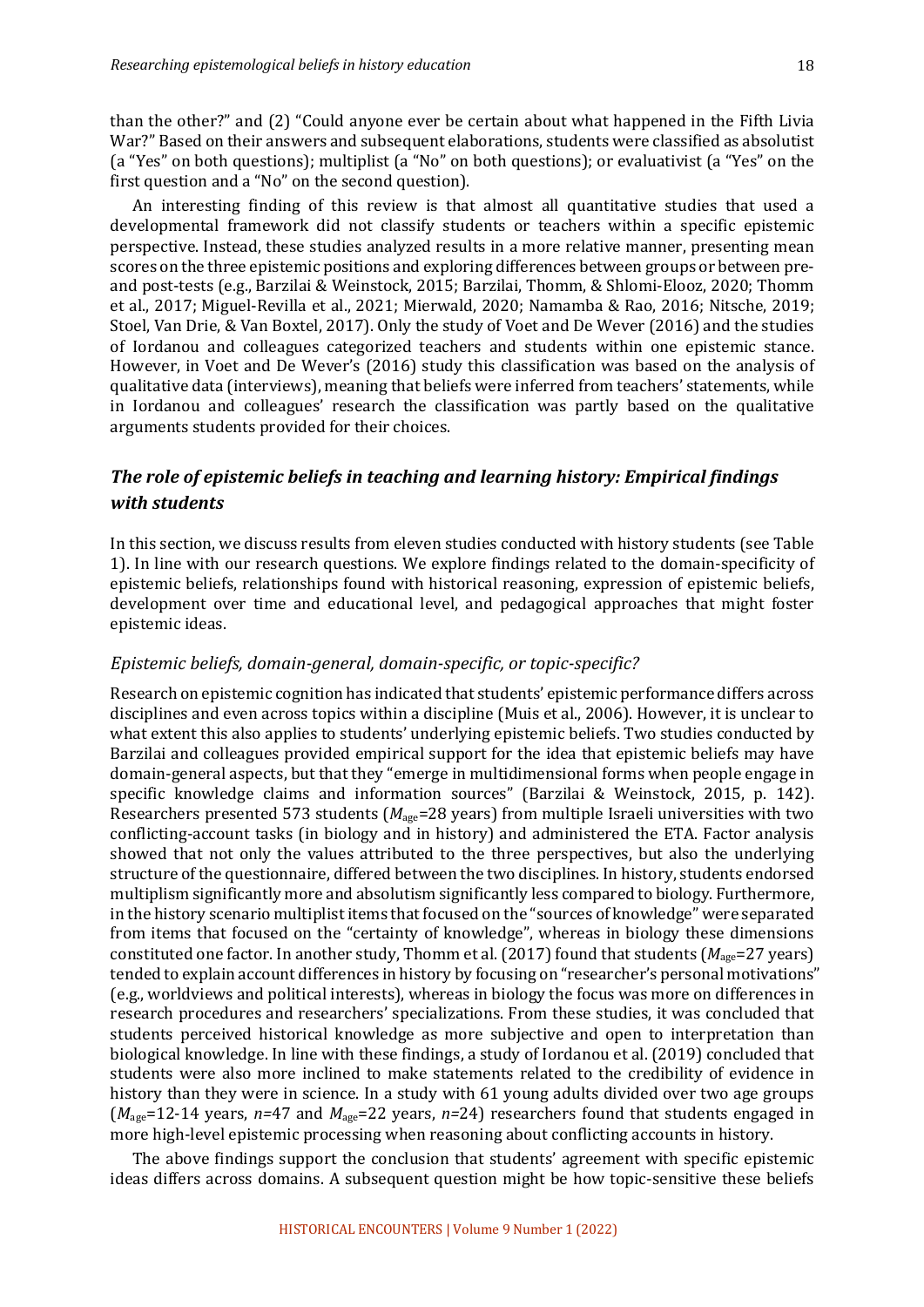are within domains? The impact of topic knowledge has been studied specifically in relation to "sensitive topics", in which students might favor one account over another. For instance, a study with 104 university students in Israel (*M*<sub>age</sub>=25 years) (Barzilai, Thomm, & Shlomi-Elooz, 2020) found that students evaluated the reliability of claims and the trustworthiness of sources in a fictitious history scenario with two conflicting accounts (Livian War) differently to how they evaluated the "real" historical scenario it was based on (Yom Kippur). In the Yom Kippur scenario, students judged the so-called "my-side account" (written from a perspective that agrees with students' prior knowledge) to be significantly more reliable and trustworthy, whereas in the Livian War scenario no differences in judgment of both accounts were found. However, topic familiarity did not influence students' underlying epistemic perspectives.

In conclusion, the above-described studies suggest that although the expression of epistemic beliefs differs between disciplines (e.g., history and biology), these beliefs are not directly influenced by topic knowledge.

### *Relationship between epistemic beliefs and historical reasoning*

Several studies theorized about the relationship between epistemic beliefs and metacognition they suggested that these beliefs influence the quality of students' historical reasoning and the strategies they deploy (e.g., Barzilai & Weinstock, 2015). An important hypothesis in several reviewed studies was that more nuanced epistemic beliefs lead to more thorough epistemic processing of reasoning tasks. In a think-aloud study with 39 Greek-Cypriot young adults  $(M_{\text{age}}=24)$ years), Iordanou, Kendeou, and Zembylas (2020) found that epistemic perspectives affected the way students processed a "my-side" and an "other-side" account of the war between Greek- and Turkish-Cypriot (1974). Evaluativist students  $(n=9)$  engaged in more epistemic processing than other students, but only when reading the "other-side" account. However, this processing was of limited quality and no criteria were formulated ("I disagree with this"). In line with Barzilai, Thomm, and Shlomi-Elooz (2020) prior knowledge appeared to mediate this processing; that is, accounts that were consistent with prior knowledge and beliefs were processed more superficially. Iordanou et al. (2020) also found that students with an evaluativist perspective more often included both accounts in their summaries, whereas absolutist and multiplist students only included the my-side account. These findings were corroborated by another study (Iordanou et al., 2019), in which it was shown that students with an evaluativist perspective produced more epistemic judgments about the credibility of evidence. However, in this study it was also found that the quality and quantity of these judgments were low, and students were predominantly categorized as absolutists. Meanwhile, a study with primary students  $(M_{\text{age}}=12 \text{ years})$  by Ioannou and Iordanou (2020) found that an evaluativist perspective was positively related to self-efficacy, self-regulation, and use of cognitive strategies in the  $MSLQ$ -questionnaire (Pintrich & De Groot, 1990). Furthermore, this study found that students with an evaluativist perspective engaged in more deep-level learning strategies when reading two conflicting accounts and scored higher on text comprehension. To conclude, these studies all indicated that epistemic beliefs (more specifically an evaluativist perspective) influenced the epistemic processes and learning outcomes of students.

In addition, the dimensional study of Wiley et al.  $(2020)$  focused on the relationship between epistemic beliefs and learning outcomes. In their study with 151 Advanced Placement (AP) and non-AP college students ( $M_{\text{age}}$ =18-20 years), students wrote an explanatory essay based on multiple sources, and were administered an epistemic questionnaire. The questionnaire was tailored towards causal reasoning and assessed (a) beliefs about simplicity/certainty of causal explanations and (b) beliefs about the value of integrating information across sources. Researchers theorized that epistemic beliefs would influence students' task- and activity-model, and therewith the quality of students' essays. After correcting the outcomes for general ability scores, the authors concluded that both epistemic belief-scales uniquely predicted the number of causes and contextual factors used in the essays. The integration scale also predicted explicit comparison between sources. Researchers concluded that epistemic beliefs indeed impacted cognition and learning outcomes through the task- and activity-model that students built.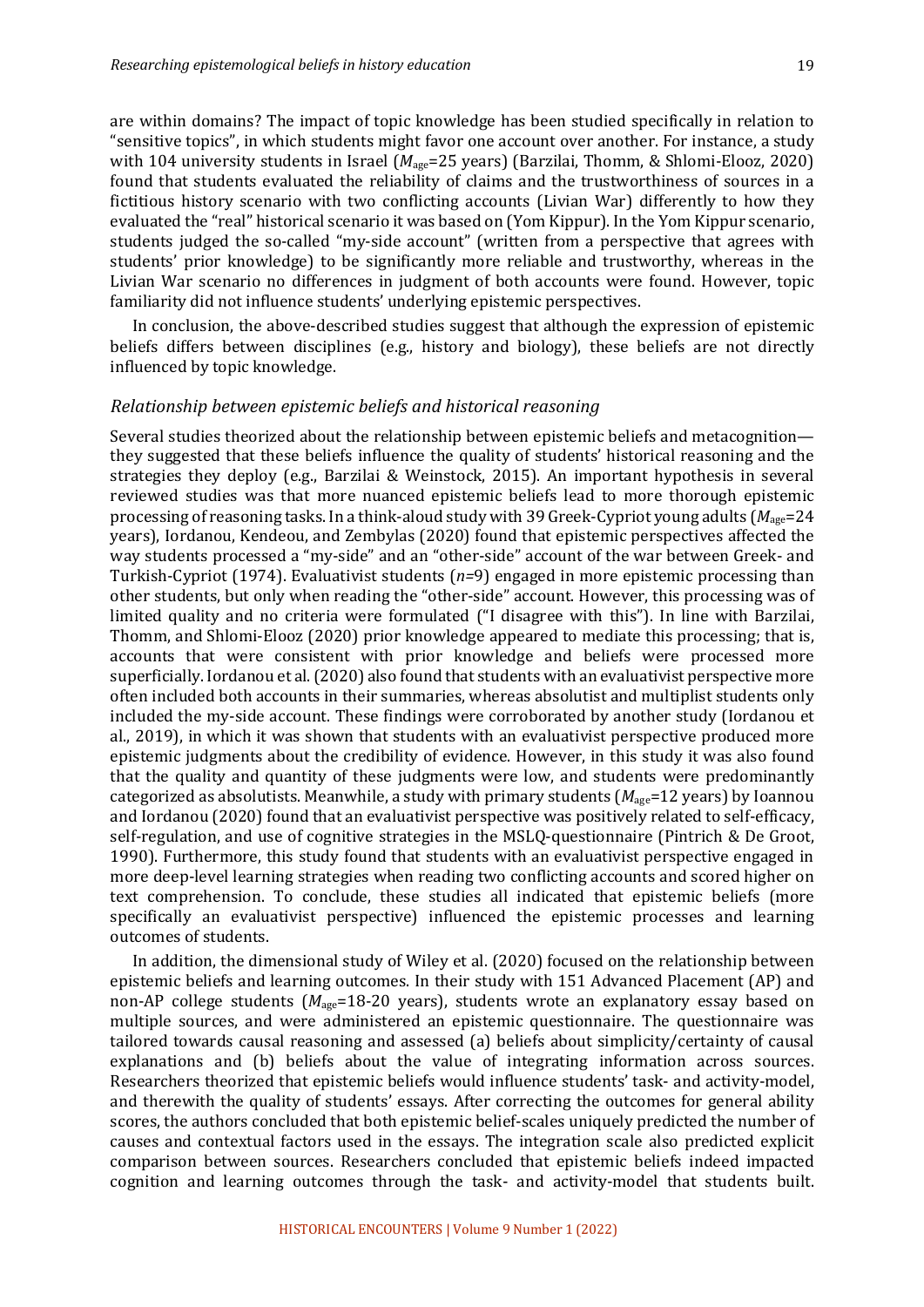20

Furthermore, the study provided support for the idea that epistemic beliefs can be fostered by education (i.e., AP-students had more experience with inquiry in history and scored higher on epistemic beliefs even after correcting for general ability). Finally, the study suggested that defining epistemic beliefs in line with specific aspects of historical reasoning (such as causality) might be a fruitful development, because it aligns epistemic beliefs with the reasoning goals embedded in the task.

## *Relationship between epistemic beliefs and students' interest in history*

Four studies related epistemic beliefs to students' interest in history. The studies of Stoel, Van Drie, and Van Boxtel (2017) and Mierwald (2020), both carried out with pre-university students  $(M<sub>age</sub>=17$  years in both studies), found a positive correlation between the agreement with items belonging to the *criterialist* stance and individual interest in history (Pearson's *r*=.39 and .31 respectively). Stoel, Logtenberg et al. (2017), in their study with 922 11<sup>th</sup> and 12<sup>th</sup> grade exam students  $(M_{\text{age}}=17$  and 18 years), reported a similar positive relationship between the value attributed to *methodological criteria* and interest. Furthermore, in Stoel, Van Drie, and Van Boxtel's (2017) study, the correlation between interest and criterialist ideas even increased (Pearson's  $r=0.66$ ) after a lesson unit that focused (among other things) on epistemic reflection. This finding suggested that addressing epistemic questions in the classroom might foster interest. Finally, Ioannou and Iordanou (2020) found a positive relationship between an evaluativist perspective and the value attributed to the "intrinsic value"-scale in the MSLQ (Pintrich & De Groot, 1990). In line with the previous section, correlations between interest and beliefs are only found with the more nuanced (evaluativist / criterialist) epistemic beliefs.

# Epistemic beliefs: what ideas do students hold and how do these ideas develop?

In order to compare the results of different studies, we standardized the outcomes of each study (Table 3 below). To do so, we categorized the scales according to the three epistemic perspectives (objectivist, subjectivist, and criterialist). For the sake of comparison, the two objective dimensions of Stoel, Logtenberg et al.  $(2017)$  and the simplicity/certainty dimension of Wiley et al. (2020) were categorized under the objectivist perspective. This was done in line with theoretical underpinnings of these dimensions that include statements regarding historical knowledge as fixed, and historical sources as objective copies of the past. The dimensions of "methodological criteria" (Stoel, Logtenberg et al., 2017) and "integration" (Wiley et al., 2020) were categorized under the criterialist perspective, again in line with theoretical underpinnings of these dimensions that focus on the value attributed to disciplinary inquiry and integrating information from multiple sources. Subsequently, we converted the outcomes of different studies into proportions by dividing the means and standard deviations with the length of the scales they were measured with (ranging from  $4$  to 10).

As Table 3 shows, all studies found that students valued criterialist ideas, with scores ranging between 0.61 and 0.82. The ETA yielded a somewhat lower score on this perspective than the BHQ and the "dimensional" studies. Furthermore, studies found that students moderately agreed with ideas about objectivity (e.g., Mierwald, 2020; Stoel, Logtenberg et al., 2017), with scores ranging between 0.57 and 0.70 in the studies conducted with the BHQ and the ETA, as well as in the study of Stoel, Logtenberg et al. (2017). Finally, all studies that included a subjectivist perspective found that this perspective yielded the lowest scores (ranging between 0.38 and 0.53).

Meanwhile, studies that used the Livian War scenario consistently concluded that the absolutist perspective was valued higher than the evaluativist perspective (Barzilai & Weinstock, 2015; Barzilai, Thomm, & Shlomi-Elooz, 2020, Thomm et al., 2017; Ioannou & Iordanou, 2016; Iordanou et al., 2019, 2020). Consequently, the studies of Iordanou and colleagues that classified students within one perspective found a large proportion of absolutists (ranging from 56% to 69%). In contrast, studies conducted with the BHQ found the highest mean scores on the criterialist stance.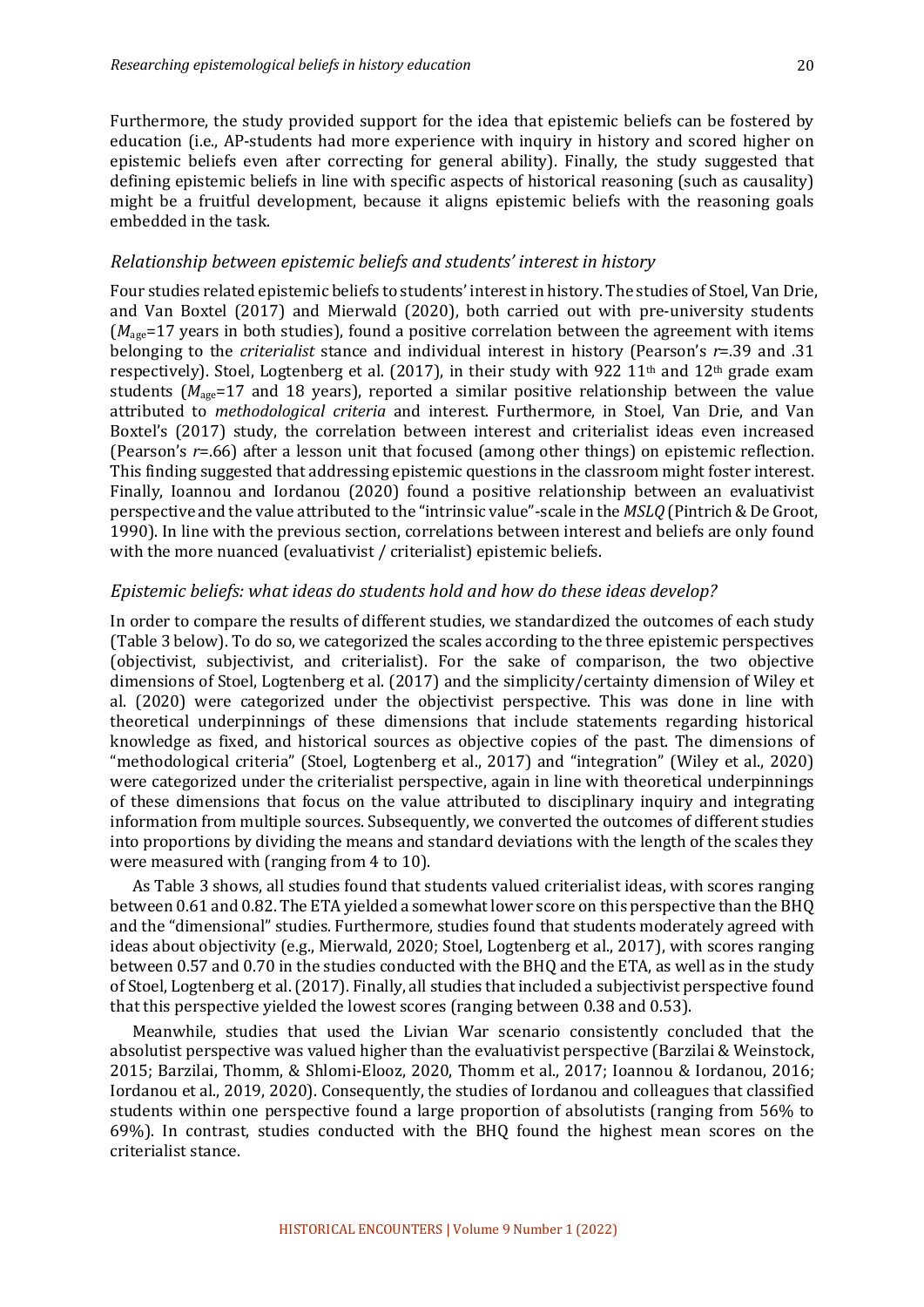Theory suggests that epistemic beliefs develop over time and differ between educational levels. However, only a few studies with students have compared different age groups, or students from different educational levels. What is more, studies with the ETA were only conducted with university students, whereas studies with the BHQ were conducted with  $11<sup>th</sup>$  grade pre-university students (in the Netherlands and Germany). Consequently, no clear conclusions can be drawn on this question and therefore more research is needed. The study of Stoel, Logtenberg et al. (2017) found that  $11<sup>th</sup>$  grade pre-university students were significantly more critical towards objectivism and valued methodological criteria significantly higher than 10<sup>th</sup> grade students enrolled in higher general education, although the differences were small and may also be related to general ability or extended courses in history. The study of Iordanou et al. (2019) showed that age was related to making high-level epistemic statements about the relationship between claims and evidence. However, this study failed to identify a relationship between age and epistemic perspectives. Wiley et al. (2020) found a significant age-related difference between middle school students and high school students on both epistemic belief scales (simplicity/certainty and integration); but no clear differences were found between high school students and university students. In a sub-study with  $345$  middle school students  $(11$  to  $14$  years) and  $130$  AP and Non-AP high school students (15 to 17 years) the researchers found that epistemic beliefs only predicted results on the document-based question for high school students and not for middle school students. Wiley et al. (2020) suggested that assessing epistemic beliefs with the youngest age groups may be problematic, because these ideas might not have been formed and might be considered preepistemic. Therefore, it may be difficult to draw a comparison between (pre-epistemic) beliefs of middle school students and more pronounced (naïve or nuanced) ideas of high-school students.

## *Fostering epistemic beliefs: pedagogical principles*

Several studies indicated the importance of explicitly addressing epistemic questions in the history classroom. For instance, Wiley et al. (2020) highlighted the predictive value of epistemic beliefs except among young students, which suggested a learning trajectory from pre-epistemic towards more explicit levels of epistemic ideas (naïve or nuanced). The difference found between AP and Non-AP students, even when correcting for general ability (ACT-scores), supported the idea that epistemic ideas are fostered by education. Indeed, in AP-programs, students engage more frequently in historical inquiry and more often work with multiple sources. In another study, Stoel, Van Drie, and Van Boxtel (2017) found that explicit attention to epistemic ideas in the context of a causal historical inquiry task, led to higher scores on both the subjectivist and criterialist items of the BHQ. Results on the subjectivist items were not in line with theoretical expectations. However, authors suggested that the development towards subjectivism, combined with a stronger agreement of criterialist items, might also indicate a development towards regarding history more as interpretation. Furthermore, a quarter of the students in this study also reported a learning gain related to epistemic ideas.

In their study on prior knowledge and epistemic judgment, Barzilai, Thomm, and Shlomi-Elooz (2020) found that providing students with a "disagreement explanation"—a scaffold listing reasons for conflicting accounts in history—resulted in significantly higher agreement with items related to evaluativism. In another study, Barzilai, Mor-Hagani et al. (2020) concluded that learning with epistemic scaffolds (i.e., highlighting, collecting claims in boxes, visualizing, and linking claims together) led to significant gains in students' evaluation and integration performance in comparison with the control group. Moreover, students in the experimental group also reported higher knowledge of epistemic criteria (e.g., justification, trustworthiness) and strategies (e.g., sourcing, corroborating). Finally, in a quasi-experimental study with 161 11<sup>th</sup>- and 12<sup>th</sup>-grade German history students, Mierwald and colleagues (Mierwald, 2020; Mierwald, et al., 2022) explored how working with different types of sources (primary vs. audiotaped vs. textbook) influenced students' epistemic beliefs and historical argumentation. This study identified significant changes on the criterialist scales for students working with multiple primary or audiotaped sources, but not for students in the textbook condition.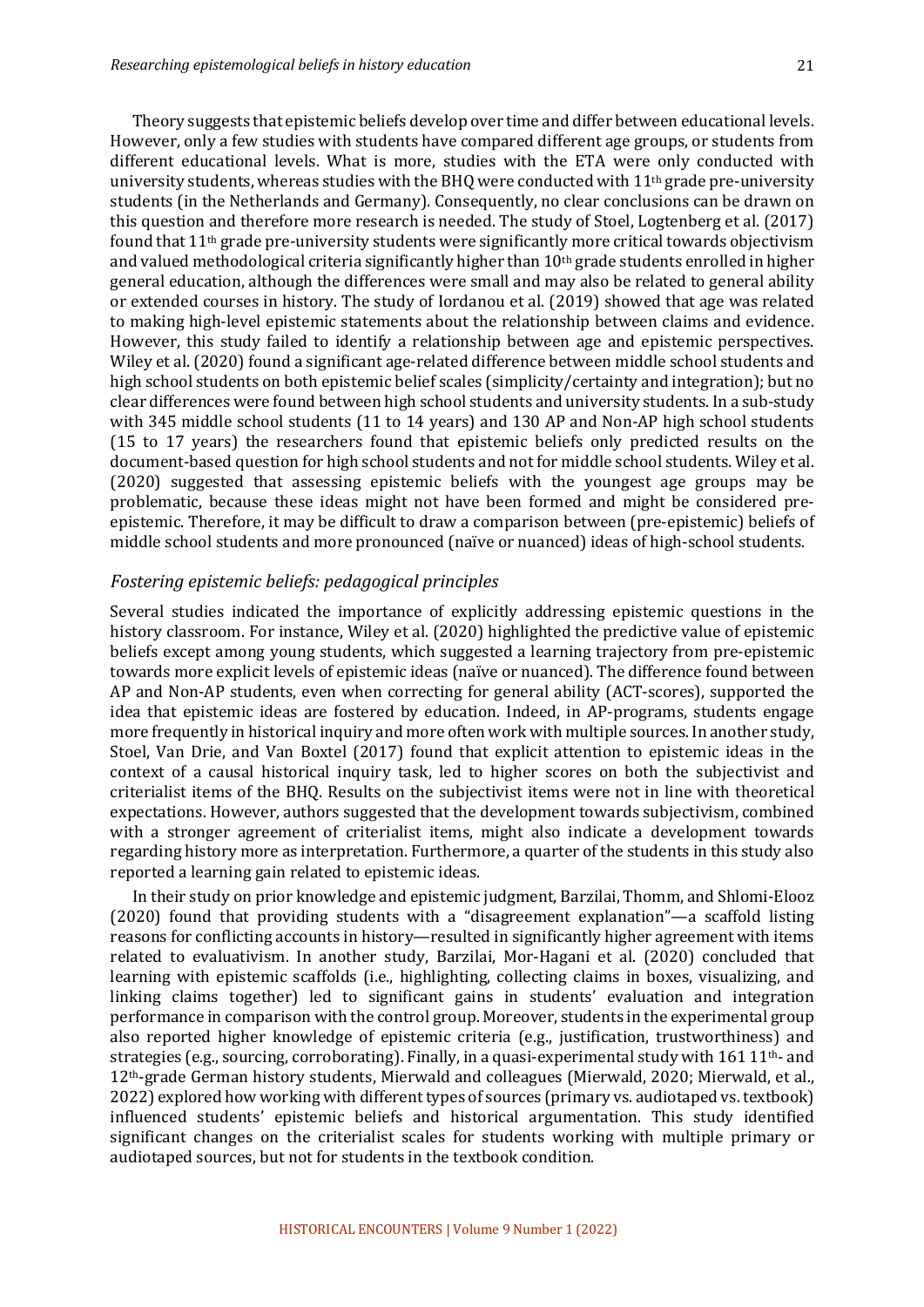# *The role of epistemic beliefs in teaching and learning history: Empirical findings with teachers*

In this section, we discuss seven studies that focused on the epistemic beliefs of history teachers. A growing body of research in recent years has underscored the importance of teacher beliefs as a source of pedagogical decision-making. Teacher beliefs have multiple dimensions, but epistemic ideas about knowledge and knowing are often theorized as one of these dimensions (e.g., Buehl  $\&$ Beck, 2015). We therefore, now turn our attention to the relationships studies found between epistemic beliefs on the one hand, and instructional preferences and learning goals of history teachers on the other. Subsequently, we explore what studies found regarding the expression of epistemic ideas in history teachers, and the relationships between epistemic beliefs and teachers' educational or cultural background. Finally, we focus on contextual factors that influence the ability of history teachers to translate their beliefs into effective classroom approaches.

#### *Epistemic beliefs and beliefs about teaching and learning history*

The relationship between epistemic beliefs of history teachers on the one hand, and their educational goals and pedagogical preferences on the other hand, was a central issue in several studies (e.g., Namamba & Rao, 2016; Nitsche, 2019; Sakki & Pirttilä-Backman, 2019; Voet & De Wever, 2016; Wansink et al., 2017). The learning goals and learning environments designed by history teachers are important because they are expected to influence students' epistemic beliefs  $(e.g., VanSledright, 2014)$ . History teaching can support goals connected to critical reasoning, as well as goals connected to the formation of (national-) identities (e.g., Carretero, 2011; Wansink et al., 2016). A student-centered and constructivist approach is often expected to be conducive towards "critical reasoning" goals, whereas "national identity" goals are often connected to a more transmissive and reproductive approach to learning and teaching.

In a study with 132 secondary history teachers in Tanzania, Namamba and Rao (2016) used the *BHQ* to assess epistemic beliefs and explored relationships with self-reported teaching approaches. Their study found that criterialist beliefs positively predicted student-centered approaches, whereas teacher-centered approaches were predicted by copier and subjectivist beliefs. In contrast, in his questionnaire study with 177 prospective Swiss history teachers, Nitsche (2019) found no clear relationships between epistemic beliefs and teacher- or studentcentered beliefs about learning and teaching. Nitsche suggested that the focus on pre-service teachers might explain this finding. However, in a qualitative case study in which two experienced history teachers reflected on video-taped observations regarding their classroom practices, he also concluded that contextual aspects and non-epistemic teacher beliefs (e.g., regarding students) played a prominent role in actual teaching practices and might have mediated or prevented the transfer of epistemic beliefs into practice. In addition, in a study that focused on the epistemic beliefs of 22 experienced history teachers and their ideas about inquiry-based teaching practices, Voet and De Wever (2016) found a relationship between epistemic beliefs and their reported teaching practice. In this study, 17 teachers were categorized as criterialist. Within this group, four teachers defined inquiry as "investigation" (i.e., asking questions, analyzing information, constructing arguments). However, most teachers defined inquiry in a more limited way, i.e., as an approach that focused on evaluating sources and "determining which information is correct" or as an approach to cover content (Voet & De Wever, 2016, p. 62). Thus, Voet and De Wever concluded that criterialist beliefs were conducive towards teaching history as inquiry, but not sufficient. In line with Nitsche, other teacher beliefs and contextual factors appeared to mediate this "relationship".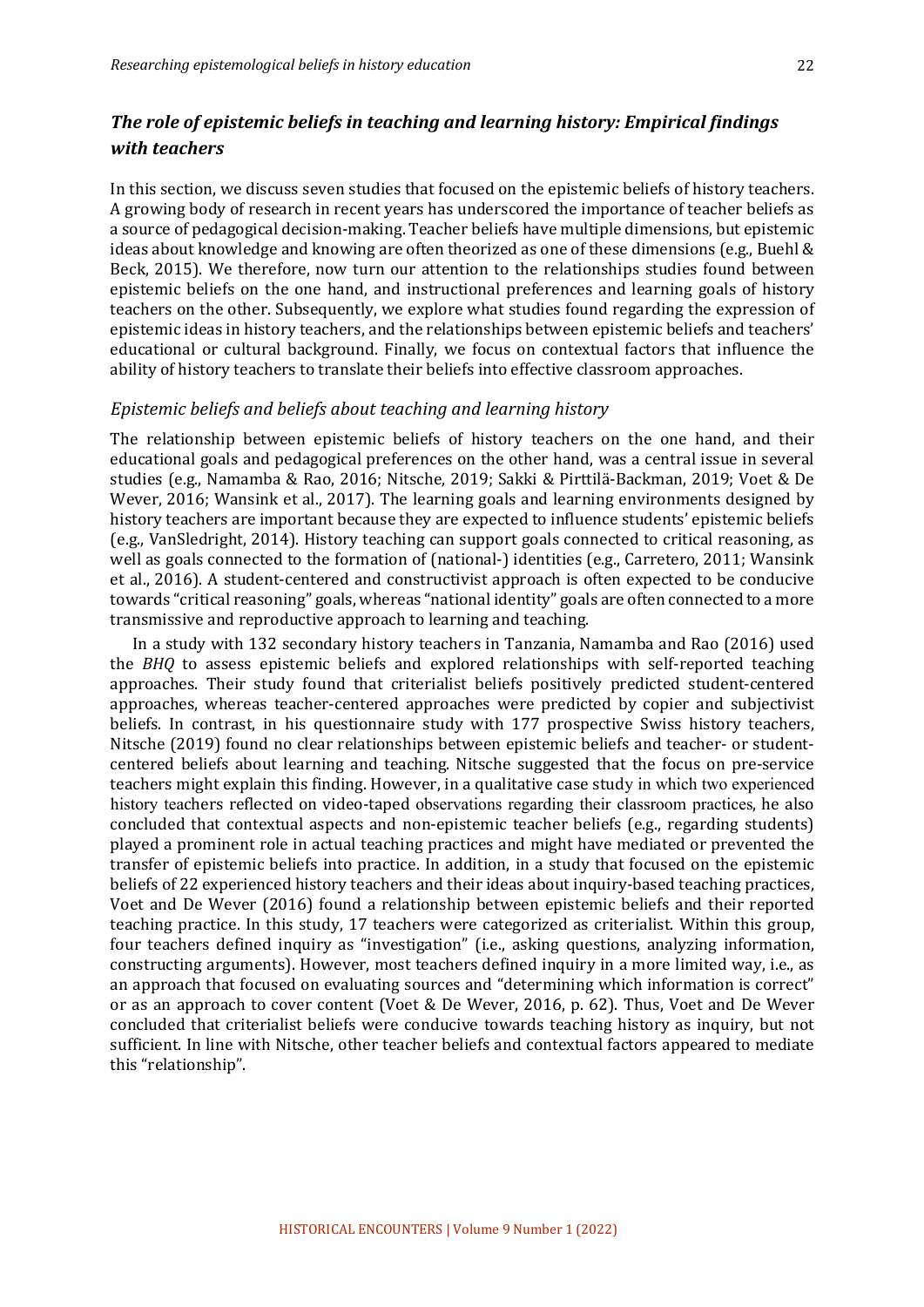|                                                                                       |                                                                                                      | Original score        |                  |                                           |                                       | <b>Standardized score</b>               |                          |                            |                          |
|---------------------------------------------------------------------------------------|------------------------------------------------------------------------------------------------------|-----------------------|------------------|-------------------------------------------|---------------------------------------|-----------------------------------------|--------------------------|----------------------------|--------------------------|
|                                                                                       | Participants (mean age)                                                                              | N                     | Instr.           | Obj.                                      | Subj.                                 | Cri.                                    | Obj.                     | Subj.                      | Cri.                     |
| Voet & de Wever (2016)                                                                | Teachers history (43 years)                                                                          | 22                    | Inferred         | 3 teachers                                | 2 teachers                            | 17 teachers                             | 14%                      | 9%                         | 77%                      |
| Nitsche (2019)                                                                        | Teachers-students history (27 years)<br>Teachers history (40 years)                                  | 177<br>12             | Other            | 1.89(0.54)<br>1.85(0.69)                  | 2.38(.59)<br>2.13(54)                 | 3.50(0.39)<br>3.63(0.36)                | 0.47(0.14)<br>0.46(0.17) | $0.60$ (.15)<br>0.53(0.14) | 0.88(0.10)<br>0.91(0.09) |
| Miguel-Revilla et al. (2020)                                                          | Teacher-students primary (2nd year)<br>Teacher-students primary (3rd year)                           | 143<br>163            | BHQ              | 3.13(68)<br>3.05(0.69)                    | 2.69(0.77)<br>3.06(0.76)              | 4.49(.49)<br>4.57(0.43)                 | 0.52(0.11)<br>0.51(0.12) | 0.45(0.13)<br>0.51(0.13)   | 0.75(0.08)<br>0.76(0.07) |
| Namamba & Rao (2016)                                                                  | Teacher-students history (master secondary)<br>Teachers history (bachelor)                           | 124<br>96             | <b>BHQ</b>       | 2.40(0.69)<br>3.30(62)                    | 2.48(0.73)<br>2.94(0.86)              | 4.86(0.56)<br>4.00(48)                  | 0.40(0.12)<br>0.66(0.12) | 0.41(0.12)<br>0.59(0.17)   | 0.81(0.09)<br>0.80(0.10) |
| Stoel, Van Drie, & Van Boxtel (2017) <sup>3</sup>                                     | Teachers history (diploma)<br>Students, pre-university (17 years)                                    | 34<br>95              | <b>BHQ</b>       | 3.29(0.66)                                | 3.29(0.70)<br>3.17(62)                | 3.93(47)<br>4.40(49)                    | 0.66(0.13)               | 0.66(0.14)<br>0.53(0.10)   | 0.79(0.09)<br>0.73(0.08) |
| Mierwald (2020) <sup>4</sup>                                                          | Students, pre-university (17 years)                                                                  | 161                   | <b>BHQ</b>       | 3.47(0.71)                                | 2.81(0.73)                            | 4.58(0.53)                              | 0.58(0.12)               | 0.47(0.12)                 | 0.76(0.09)               |
| Stoel, Logtenberg et al. (2017) <sup>5</sup>                                          | Students, higher general education (17 years)<br>Students, pre-university (18 years)                 | 556<br>366            | Other            | 3.62(.75)<br>3.39(0.69)                   |                                       | 4.52(68)<br>4.71(63)                    | 0.60(0.12)<br>0.56(0.12) |                            | 0.75(0.11)<br>0.79(0.11) |
| Wiley et al. (2020) <sup>6</sup>                                                      | Researchers (historians)<br>Students, university (19 years) - AP in history                          | $7\phantom{.0}$<br>56 | Other            | 2.22(0.73)<br>2.8                         |                                       | 5.17(0.43)<br>4.9                       | 0.37(0.12)<br>0.47       |                            | 0.86(0.07)<br>0.82       |
|                                                                                       | Students, university (19 years) - Non-AP history<br>Students, high school (16 years) - AP in history | 95<br>48              |                  | 3.0<br>2.2                                |                                       | 4.6<br>4.9                              | 0.50<br>0.37             |                            | 0.77<br>0.82             |
|                                                                                       | Students, high school (16 years) - Non-AP in history                                                 | 82                    |                  | 2.9                                       |                                       | 4.5                                     | 0.48                     |                            | 0.75                     |
|                                                                                       | Students, middle school (12 years)                                                                   | 345                   |                  | 3.7                                       |                                       | 4.2                                     | 0.62                     |                            | 0.70                     |
| Barzilai & Weinstock (2015)                                                           | Students, university (28 years)                                                                      | 481                   | <b>ETA</b>       | 6.58(1.43)                                | 4.19(1.37)                            | 6.16(1.39)                              | 0.66(0.14)               | 0.42(0.14)                 | 0.62(0.14)               |
| Barzilai, Thomm, & Shlomi-Elooz (2020) <sup>7</sup>                                   | Students, university (25 years)                                                                      | 104                   | <b>ETA</b>       | 6.81(1.65)                                | 3.88(1.44)                            | 6.13(1.55)                              | 0.68(0.17)               | 0.39(0.14)                 | 0.61(0.16)               |
| Thomm, Barzilai, & Bromme (2017)                                                      | Students, university (27 years)                                                                      | 184                   | <b>ETA</b>       | 6.46(1.63)                                | 4.20(1.60)                            | 6.24(1.39)                              | 0.65(0.16)               | 0.42(0.16)                 | 0.62(0.14)               |
| Iordanou, Kendeou, & Zembylas (2020) <sup>8</sup><br>Iordanou, Muis, & Kendeou (2019) | Students, university (24 years)<br>Students (12 years)<br>Students, university (22 years)            | 39<br>35<br>23        | Livian<br>Livian | 27 students<br>20 students<br>15 students | 3 students<br>5 students<br>1 student | 9 students<br>10 students<br>7 students | 69%<br>57%<br>65%        | 8%<br>14%<br>4%            | 23%<br>29%<br>31%        |
| Ioannou & Iordanou (2020))                                                            | Students, primary (12 years)                                                                         | 79                    | Livian           | 44 students                               | 13 students                           | 22 students                             | 56%                      | 16%                        | 28%                      |

TABLE 3. Outcomes of Different Studies

Note: 'Standardized score' columns present proportional mean-scores by dividing outcomes by the maximum score on each perspective (ranging from 4-points to 10-points Likert-scales). When available, proportional standard deviations are presented within brackets. Studies that classify participants within one epistemic perspective, are recalculated into percentages.

<sup>3</sup> Pre-test scores are used. An average mean score is calculated for the experimental and control condition (taking differences in sample size into account).

<sup>4</sup> An average mean score is calculated for the three conditions (taking differences in sample size into account).

<sup>5</sup> An average mean score is calculated for both dimensions related to objectivity (knowledge and knowing).

<sup>6</sup> Mean scores were inferred from figures (bar graphs). Exact mean scores and standard deviations were not included in the article. For university students, we report the outcomes of study 2 (because this study included t AP-status and non-AP-status).

7 Mean scores and standard deviations are presented from the ETA in combination with the unfamiliar topic (Livia case). This makes the results more comparable to other studies with the ETA and the Livian war scenario. The differences between epistemic perspectives with familiar and unfamiliar topic. The article describes two studies. Results are reported from study 1. For this overview, study 2 didn't add any extra information.

<sup>8</sup> Two students that exhibited a mix of absolutist and multiplist beliefs were divided over the two perspectives.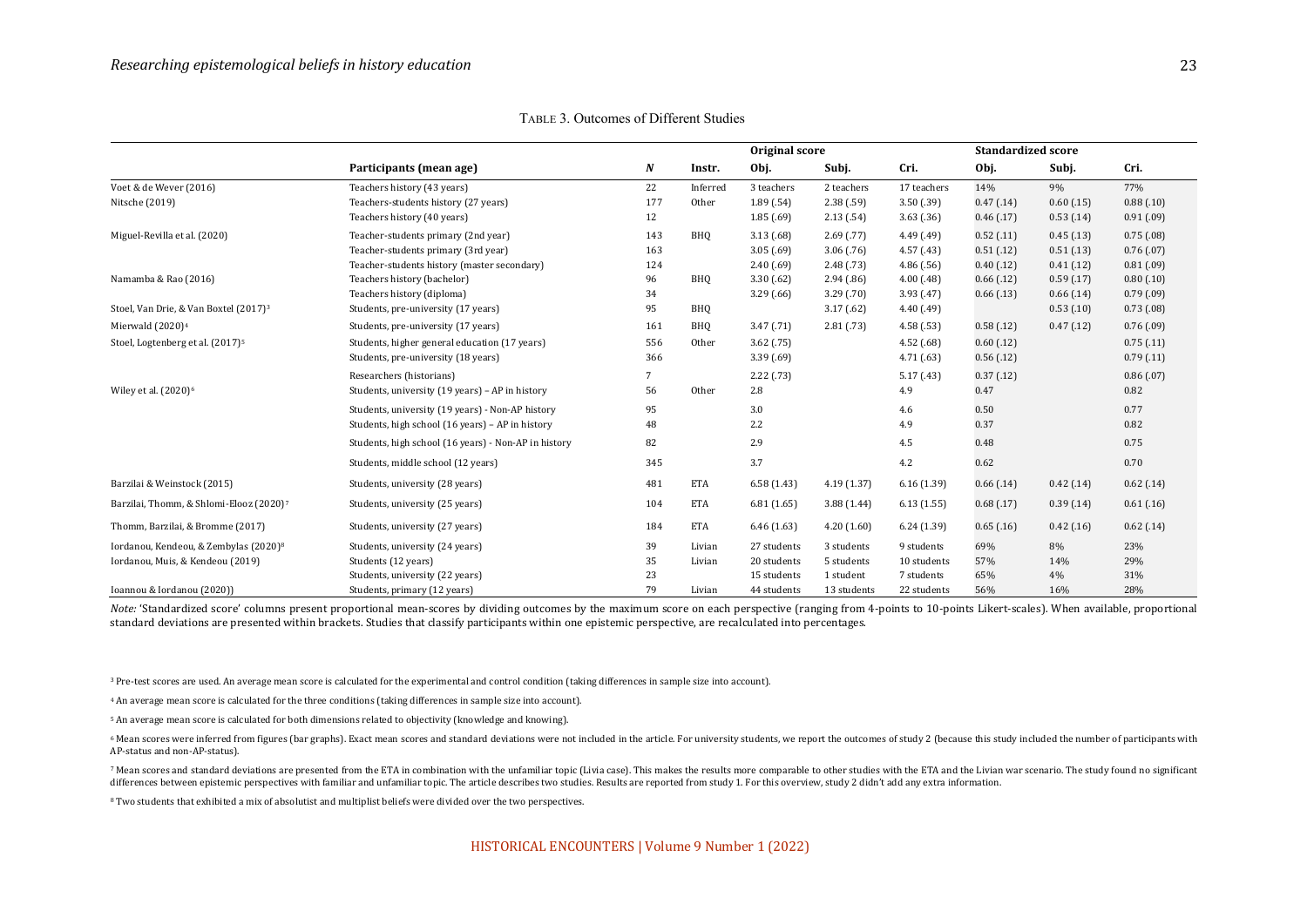Wansink et al. (2017) added to studies on history teachers' instructional preferences by focusing on the learning goals of prospective history teachers  $(n=48)$ . Their study differentiated between two epistemic perspectives and classified learning goals as *factual* or *interpretative*, finding that all student-teachers reported learning goals that focused on history as interpretation (critical, constructive, perspective-taking), but that 30 student-teachers combined these goals with goals related to moral reasoning or identity. In another study, by Wansink et al.  $(2016)$ , prospective teachers reported that their teaching of history was more factual and less interpretational, in spite of their preference. Wansink's study corroborated the finding of Voet and De Wever (2016) that contextual factors influenced the (perceived) ability of history teachers to design epistemically rich teaching practices and goals for history education.

Finally, Sakki and Pirttilä-Backman (2019) similarly explored the relationship between epistemic perspectives and goals for history teaching among 633 history teachers from ten European countries. All teachers rated the importance of 12 learning goals and four statements that focused on epistemology. In general, all teachers rated critical thinking, argumentation, and working with sources as the most important goals of history teaching, and goals related to nation building, patriotism, and moral virtues as least important. Statements related to nuanced epistemic beliefs were also rated higher than statements related to naïve beliefs. However, results showed that epistemic beliefs did predict goal orientation: teachers who valued objectivism relatively highly also rated goals related to *moral virtues and patriotism* higher, whereas teachers who reported a relatively high agreement with both nuanced epistemic statements also reported a higher agreement with goals related to critical thinking and "learning from the past".

#### *Epistemic beliefs: what ideas do teachers hold and how is this related to expertise in history*

Almost all studies with teachers evaluated epistemic beliefs using the model of Maggioni (see Table 1). Only the studies of Wansink and colleagues (2016, 2017) and Sakki and Pirttilä-Backman (2019) adopted a different approach. As can be seen in Table 3, all studies found that teachers strongly valued nuanced epistemic (criterialist) beliefs (Miguel-Revilla et al., 2021; Namamba & Rao, 2016; Nitsche 2019). Voet and De Wever (2016) classified the majority of history teachers (77%) as criterialist. The study of Miguel-Revilla et al. (2021), which looked at 430 pre-service teachers in Spain (*n*=143, second year primary; *n*=163, third year primary; *n*=124, master secondary education), found that teacher-students in secondary education who held a bachelor's degree in history or art-history scored significantly higher on criterialist beliefs than students enrolled in a second- or third-year bachelor's degree in primary education. However, the study of Namamba and Rao (2016) did not find a significant difference in criterialist beliefs between teachers with a bachelor's degree in history and teachers with a diploma in history teaching.

With regards to objectivism, studies by Nitsche (2019) and Miguel-Revilla et al. (2021) found that teachers predominantly held a "neutral" position. Interestingly, in Namamba and Rao's study, teachers valued copier items relatively highly (M=.66, SD=.12). In line with expectations, Miguel-Revilla et al. (2021) found a difference with a large effect-size between teacher-students with a bachelor's degree in history and students enrolled in a bachelor's program for primary education. However, Namamba and Rao found no differences between teachers with different educational levels on this perspective.

Regarding subjectivist beliefs, studies found that teachers hold a neutral position (scores ranged between 0.41 and 0.6). However, no clear trend could be discerned. For instance, in Miguel-Revilla et al.'s study, the value attributed to subjectivist items was higher among thirdyear primary students than among second-year students, whereas master students in secondary education rejected the items more strongly than did the second-year students. This U-turn (or Nturn) suggests that subjectivism is difficult to calibrate, and that development based on group differences is difficult to interpret. In contrast, Namamba and Rao  $(2016)$  found that teachers with a bachelor's degree in history rejected subjectivist beliefs significantly more than teachers with a diploma in education.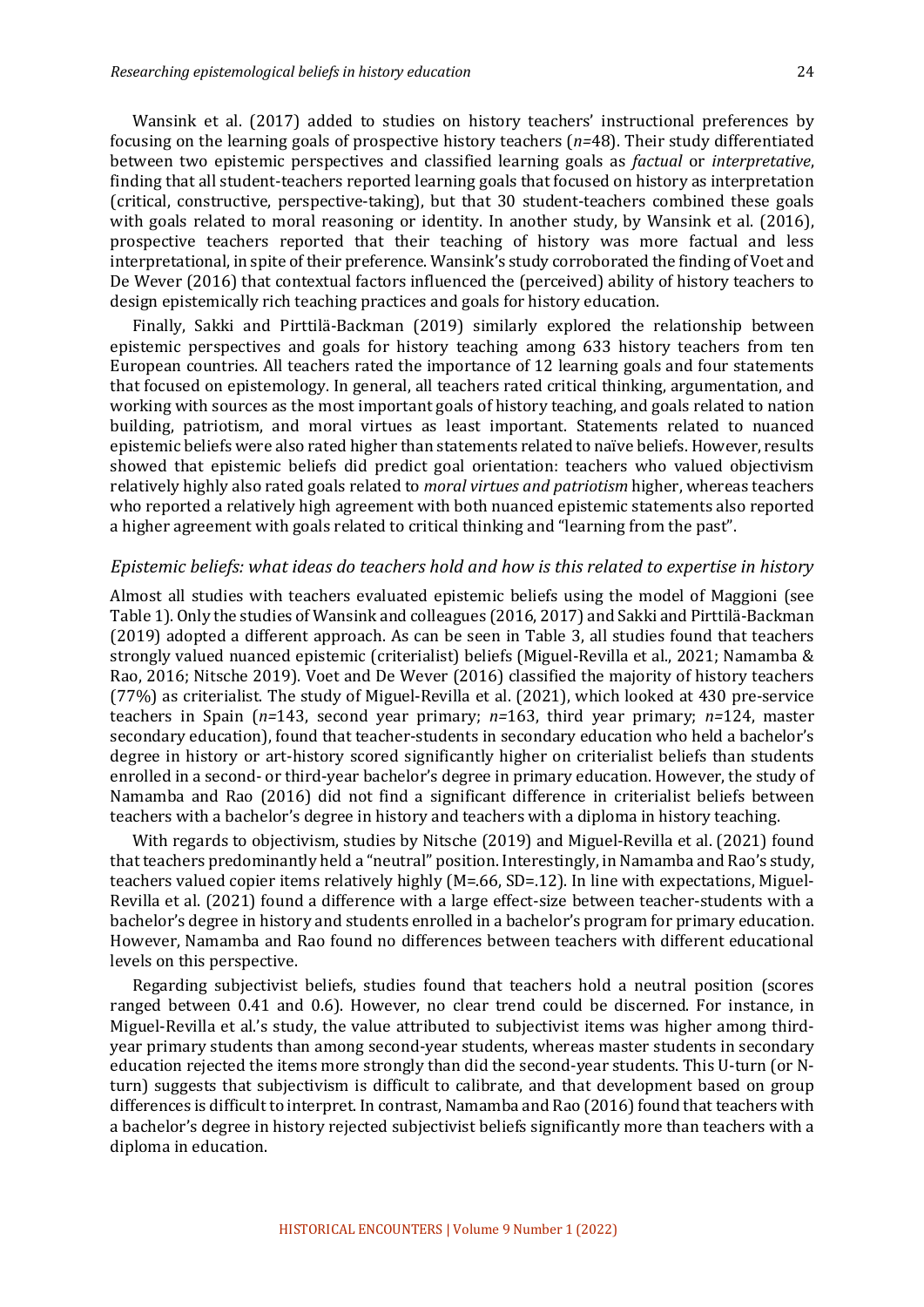In general, teachers scores on different epistemic perspectives were in line with expectations, although results were not unambiguous. Most studies supported the idea that educational level was related to agreement with criterialist and rejection of objectivist ideas, but across and within studies, scores on subjectivism were more difficult to interpret. The findings of Namamba and Rao differed from other studies, both in the mean scores attributed to the different perspectives, as in the differences found between educational levels of history teachers.

### Contextual factors that constrain teaching epistemic beliefs

Several studies with teachers explored contextual factors that might influence a teacher's ability to translate their epistemic ideas into goals and learning environments that could foster the development of nuanced beliefs among students. Wansink et al. (2016) defined several factors that a (prospective) teacher needed to be certain of before they could teach the "uncertainty" of interpretational history. Authors called this the "certainty paradox". Teachers needed to be confident of their ability to manage a classroom and create a secure learning environment. Furthermore, they needed sufficient pedagogical knowledge to select materials and organize learning activities. And, finally, a firm grasp of subject matter was needed to discuss multiple perspectives. Besides these intrinsic factors, the work and learning environment (school culture, beliefs about students' cognitive abilities, interactions with students, textbooks or tests, and teacher training) were defined as important extrinsic factors that limited or increased the possibility of transferring epistemic beliefs into constructivist goals for history teaching. In their interview study, Voet and de Wever (2016) found that teachers often reflected on the time allotted for history lessons, on their own beliefs about students' capabilities for engaging in inquiry tasks (especially in lower levels and tracks) and on their own pedagogical knowledge (selecting suitable materials and organizing inquiry-based activities) as important constraints.

The importance of secure subject matter knowledge as a prerequisite for a teaching approach that fosters epistemic reflection, corroborated findings that showed the relatedness between teachers' educational level and epistemic perspective (Miguel-Revilla et al., 2021; Voet & De Wever, 2016). The number of history courses, in particular, appeared to be supportive of more criterialist epistemic beliefs (e.g., Nitsche, 2019). A question remained, though, about the extent to which teacher training supported teaching history as interpretation. Nitsche concluded that courses in history didactics did not influence prospective history teachers' epistemic ideas. However, Mierwald et al. (2016) compared beginning and advanced prospective history teachers and found a large difference in the rejection of objectivism and a small difference in criterialism. Wansink et al. (2016) concluded that the discrepancy reported by prospective teachers between teaching history as more factual and less interpretational than they would prefer, decreased during teacher training.

Finally, the study by Sakki and Pirttilä-Backman showed that socio-cultural contexts influenced teachers' epistemic beliefs. In this study, cluster analysis identified a systematic difference between countries. Researchers defined three clusters: (a) *critical thinking* (Austria, Netherlands, Germany), (b) *moral virtues and patriotism* (Belarus, Estonia, Serbia), (c) *historical consciousness* (France, Italy, Finland)*.*

#### **Discussion**

In this review we focused on four questions. First, we explored how studies conceptualized and approached epistemic beliefs in history education. Second, we discussed the relationships studies found between epistemic beliefs in history and other constructs (e.g., domains and topics, historical reasoning, and beliefs about teaching and learning). Third, we described and compared the epistemic beliefs found among history students and teachers, and explored the relatedness with differences in age and educational backgrounds. Finally, studies were analyzed for promising pedagogical principles, as well as for factors that might influence a teacher's ability to design "epistemically rich" learning environments. In this discussion, we will summarize the results,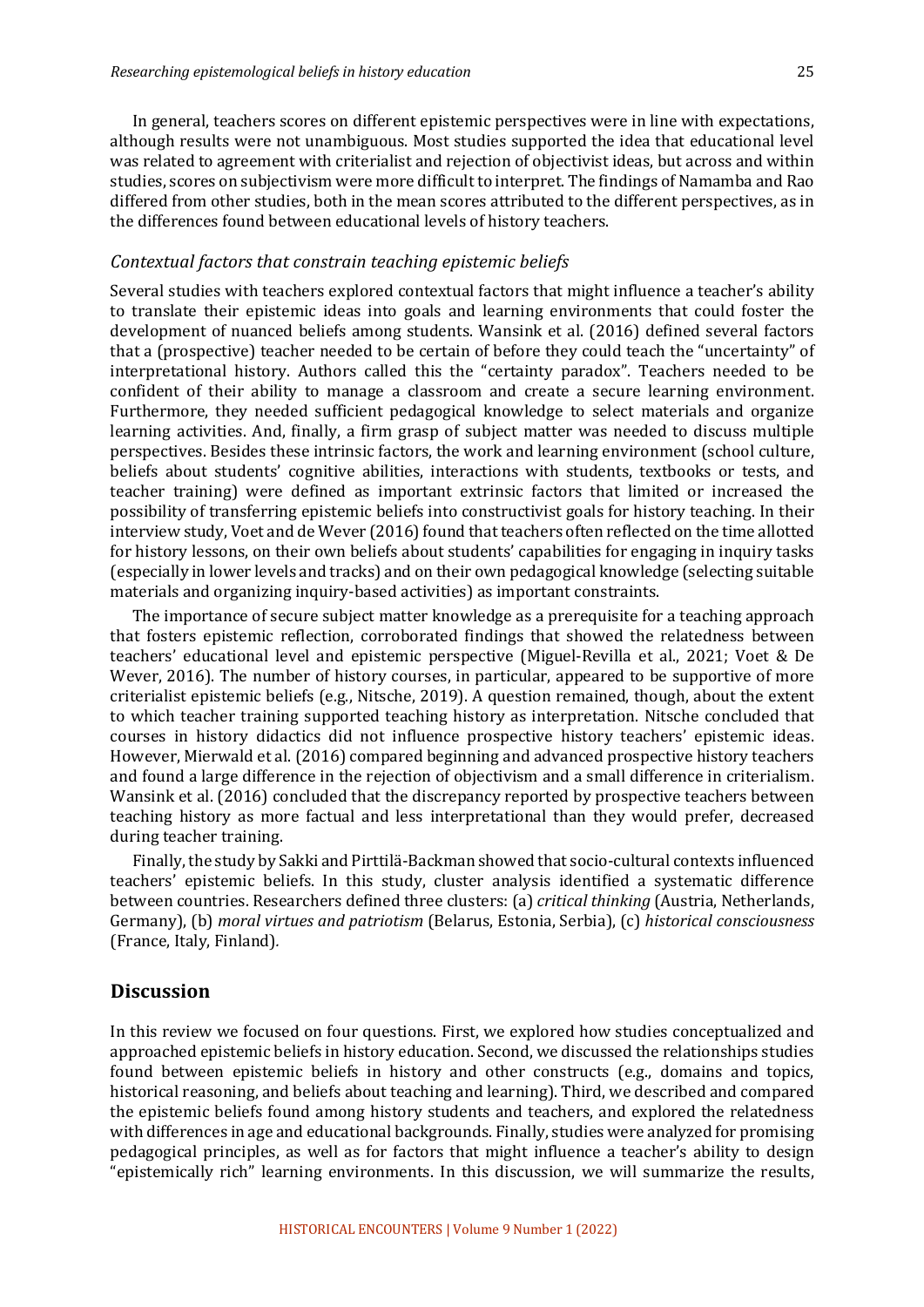reflect on several questions regarding conceptualization and operationalization, and draw connections between studies with students and teachers.

## *Conceptualizing and operationalizing epistemic beliefs in history*

In line with studies prior to 2016, most studies in this review conceptualized epistemic beliefs based on a developmental framework. These studies defined epistemic development as a progression through three coherent stances or perspectives. Only two studies departed from a purely dimensional framework and defined underlying dimensions of epistemic beliefs without referring to developmental stadia. An interesting development in recent studies was that most studies integrated aspects of both developmental and dimensional frameworks. For instance, several studies operationalized items for three epistemic perspectives, based on multiple underlying dimensions (e.g., Barzilai & Weinstock, 2015; Nitsche, 2019). Furthermore, most studies analyzed developmental scores in a somewhat dimensional manner, by presenting mean scores on different perspectives.

#### *Relationships between epistemic beliefs and other constructs*

The studies in this review contributed to our understanding of the domain-specific nature of epistemic beliefs in history. For instance, the studies of Barzilai and colleagues (Barzilai  $\&$ Weinstock, 2015; Thomm et al., 2017) showed that epistemic beliefs, as well as epistemic judgments, differed between history and biology—indicating that, in history, knowledge is regarded as more uncertain and subjective, which leads to a relatively higher score on multiplism. In addition, Barzilai, Thomm, and Shlomi-Elooz (2020) found that epistemic beliefs, in contrast to epistemic performance, are less influenced by specific topics.

Multiple studies in this review demonstrated the relationship between epistemic beliefs and metacognitive processing, and contributed to our understanding of how (nuanced) epistemic beliefs support students' performance and teachers' pedagogical decision-making. Iordanou and colleagues showed that students with an evaluativist epistemic perspective engaged somewhat more in (low-level) epistemic processing, use of learning strategies, and integration of multiple accounts in a summary  $(2019; 2020)$ . Interestingly, in these studies, as well as in the study of Barzilai, Thomm, and Shlomi-Elooz (2020), epistemic processing only took place when accounts contradicted students' own prior knowledge. Furthermore, students with more nuanced beliefs integrated more (structural) causes in their essays and corroborated sources more explicitly (Wiley et al., 2020). This study also separated epistemic thinking from students' general ability and showed that epistemic ideas uniquely predicted performance. Finally, across multiple studies a correlation was found between (criterialist) epistemic belief and students' interest in history. An interesting finding of Stoel, Van Drie, and Van Boxtel (2017) was that this correlation increased after a lesson unit that included explicit classroom reflection on epistemic questions.

Our review also showed that nuanced (criterialist) beliefs supported teachers' inclination towards more student-centered approaches and teaching history as inquiry (Voet & de Wever, 2016; Namamba & Rao, 2016). Moreover, Namamba and Rao found that objectivist, as well as subjectivist beliefs correlated with teacher-centered approaches. However, the study of Nitsche (2019) did not corroborate these relationships. Several studies found a relationship between epistemic beliefs and teachers' goal-setting in history education. For instance, Wansink and colleagues (2016, 2017) showed that prospective history teachers in the Netherlands formulated goals related to two different epistemic "standards". Sakki and Pirttilä-Backman (2019) found that goals related to *moral virtues and patriotism* were rated higher by teachers who valued objectivist ideas (relatively) more, whereas goals related to critical thinking were related to the value that teachers attribute to criterialist ideas. This study, across ten different countries, also supported the idea that epistemic beliefs were related to socio-cultural contexts.

Overall, a recurring finding among studies (both with teachers and students) that used a developmental framework was that relationships between beliefs and task performance were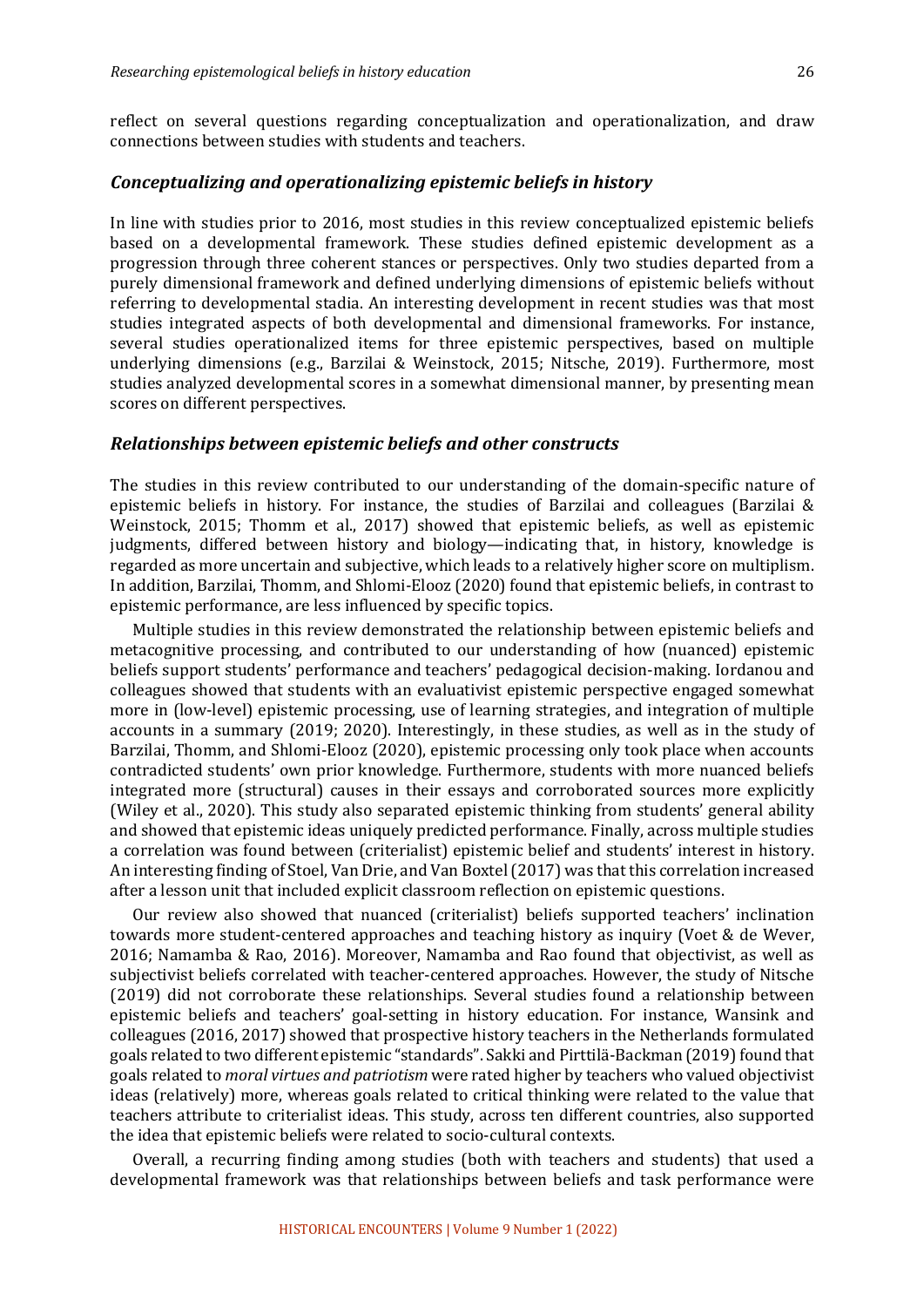mainly found with the more nuanced perspectives (criterialist or evaluativist), although correlations were often weak to moderate. Criterialist items focused on students' appreciation of history as disciplinary inquiry, the interpretative nature of historical knowledge, and methods for evaluating multiple (contradicting) sources. Stoel, Logtenberg et al. also identified correlations only for the dimension that focused on methodological criteria. Most studies found no or idiosyncratic relationships between reasoning, and objectivist or subjectivist perspectives. For these perspectives, the question asked by Mierwald et al. (2016) is still relevant: "Do they affect it at all?"

#### *Outcomes on epistemic beliefs and age- and educational differences*

We analyzed and compared the epistemic belief scores of different studies in this review. All studies found a positive value of ideas connected to criterialist beliefs with students and teachers, although studies with the *ETA* estimated these scores relatively lower than studies with the *BHO* and other instruments. When we compared results of studies that used the *BHQ* with teachers and students, we found that teachers scored (marginally) higher on criterialist items (Miguel-Revilla et al., 2021; Namamba & Rao, 2016) than pre-university students (Mierwald, 2020; Stoel, Van Drie & Van Boxtel, 2017). Furthermore, several studies found differences between groups of teachers or students related to differences in educational backgrounds in line with expectations (Miguel-Revilla et al., 2021; Stoel, Logtenberg et al., 2017).

When we explored outcomes on the objectivist perspective, a consistent trend was discerned from a strong rejection by academic historians (Stoel, Logtenberg et al., 2017) to a moderate agreement by  $11<sup>th</sup>$ -grade pre-university and university students found by Mierwald (2020) with the *BHQ*, and Barzilai and colleagues (2015, 2017, 2020) with the *ETA*. *ETA*- scores appeared to estimate objectivism slightly higher than studies with the  $BHQ$ . Other studies also showed an age-(and education-) related development regarding objectivism in line with expectations (Miguel-Revilla et al., 2021; Stoel, Logtenberg et al., 2017; Wiley et al., 2020). Only Namamba and Rao's (2016) study failed to reproduce these findings. Their study found that Tanzanian history teachers in general reported a positive attitude towards objectivism, while finding no differences between teachers with a bachelor's degree and teachers with a diploma in education. It was striking that this study found divergent outcomes on multiple perspectives. In connection to Sakki and Pirttilä-Backman (2019), these outcomes might be related to the socio-cultural context in which the study was conducted.

When we explored subjectivism, we found that all scores fluctuated around the middle of the scale and no clear trend could be discerned between students, teachers, and expert historians. For instance, Miguel-Revilla et al. (2021) found that students in third-year primary education attributed a higher value to subjectivist items than both students in second-year primary education, as well as history master students in secondary education. This corroborated the finding of Stoel, Logtenberg et al. (2017) that experts valued items related to subjectivity in largely varying ways depending on their research paradigm. Thus, Stoel and colleagues concluded that a coherent perspective (or "stance") on subjectivity could not be defined.

Wiley et al.'s (2020) research problematized the assessment of epistemic beliefs among young students with their empirical finding that these beliefs had not yet formed, indicating that among the youngest age groups these beliefs might be regarded as pre-epistemic. More research is needed, however, to differentiate clearly between naïve and pre-epistemic beliefs.

## *Principles and barriers for fostering nuanced epistemic beliefs*

Several studies explored how contextual factors mediate the "transfer" of epistemic beliefs to historical reasoning tasks (with students) or to pedagogical decisions (with teachers). Studies with students established prior knowledge as an important mediating variable (e.g., Barzilai, Thomm, & Shlomi-Elooz, 2020; Iordanou et al., 2020). In interviews with teachers, beliefs about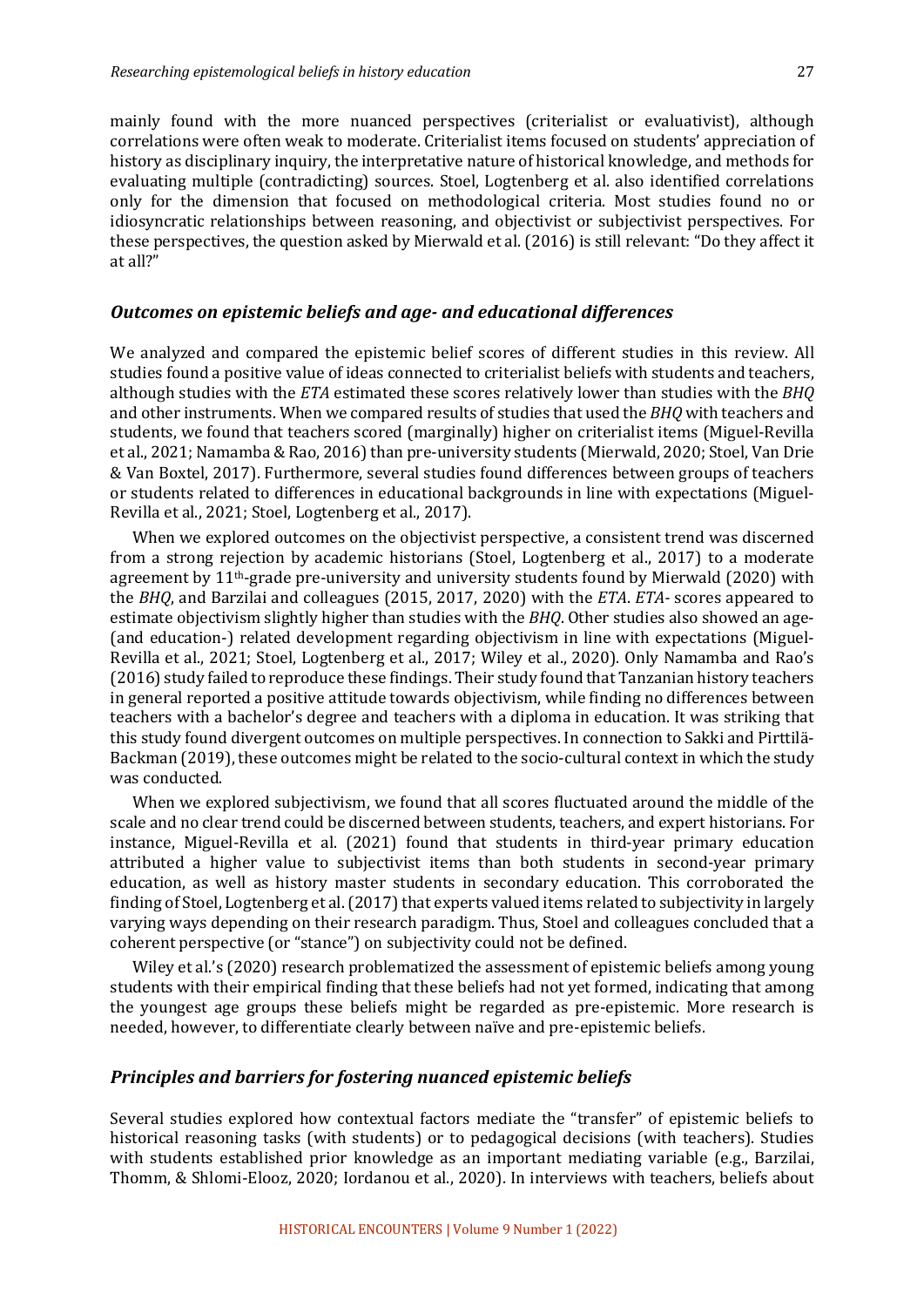students' abilities, grasp of content knowledge, availability of historical sources and inquiry tasks, and the duration of history lessons were mentioned—among others—as important factors (e.g., Voet & de Wever, 2016; Wansink et al., 2016, 2017).

However, contextual factors could also support the development of nuanced epistemic ideas and the transfer of these beliefs into "action". Educational background, in particular, appeared to be an important factor. Several studies with history teachers showed that the amount of training as a historian correlated with the sophistication of epistemic beliefs (e.g., Miguel-Revilla et al., 2021; Namamba & Rao, 2016; Nitsche, 2019). Interestingly, Nitsche found that courses in history didactics did not contribute to this development. In addition, Wiley et al. (2020) attributed the finding that students in the AP-program held more sophisticated epistemic beliefs to the pedagogical approaches in these classes (e.g., working with sources and inquiry questions). Other studies suggested that explicit reflection on epistemic questions, providing students with epistemic scaffolds (i.e., a "disagreement explanation", highlighting, collecting claims), and working with primary sources might lead to a higher agreement with items related to criterialist beliefs, as well as epistemic performance (Barzilai, Thomm, & Shlomi-Elooz 2020; Barzilai, Mor-Hagani et al., 2020; Mierwald, 2020; Stoel, Van Drie, & Van Boxtel, 2017).

# **Conclusion**

Recent studies in history education have made significant contributions to our understanding of the role epistemic beliefs play in history teaching and learning. Most importantly, these studies reinforced the idea that epistemic beliefs influence meta-cognitive processes and explain (a certain level of) variation in teachers' and students' epistemic cognition. Studies showed that epistemic ideas influence (although do not determine) constructs, such as goal setting, teaching orientation, epistemic strategies, and outcomes of historical reasoning. However, studies also indicated that these correlations are primarily found with items that assess criterialist or evaluativist epistemic ideas and raised several questions regarding conceptualization and operationalization. These issues will be discussed below.

Previous results found with the *BHQ* showed that classifying students within a specific stance was problematic (VanSledright & Maggioni, 2016), with research conducted before  $2016$ suggesting that qualitative data was needed to substantiate this classification. Interestingly, in this review too, only studies with a qualitative element assigned students or teachers to one epistemic perspective (Voet & de Wever, 2016; Iordanou et al., 2020; Iordanou et al., 2019; Ioannou & Iordanou, 2020). It is striking that the studies of Iordanou and colleagues, based on the Livian War scenario, classified students predominantly as objectivists, as this finding is not fully supported by other studies. In general, participants in studies that used the Livian War scenario tended to score higher on objectivism than participants in studies that used the *BHO* or other instruments. However, in their studies with the Livian War scenario and the *ETA*, Barzilai and colleagues found that students agreed with both an evaluativist perspective and an absolutist perspective. Thus, the question may be raised of whether assigning participants to one "dominant" perspective is capable of covering the nuances in epistemic thinking?

In contrast, most studies in this review that built on a developmental framework did not aim to categorize students within a specific perspective. Instead, these studies presented mean scores for each perspective. The benefit of this approach is that all data are used. Furthermore, it embraces the fact that people can hold multiple, partly contradicting beliefs. Such an approach can be useful when exploring a preferred perspective, investigating correlations with other constructs, or measuring differences between groups, or between pre- and post-tests, as studies in this review showed. However, this approach also complicates interpretation; for instance, how does one interpret a positive score on both an objectivist and subjectivist perspective? Or agreement with both an objectivist and criterialist perspective? These studies appear to operationalize epistemic perspectives as if they are dimensions of epistemological beliefs.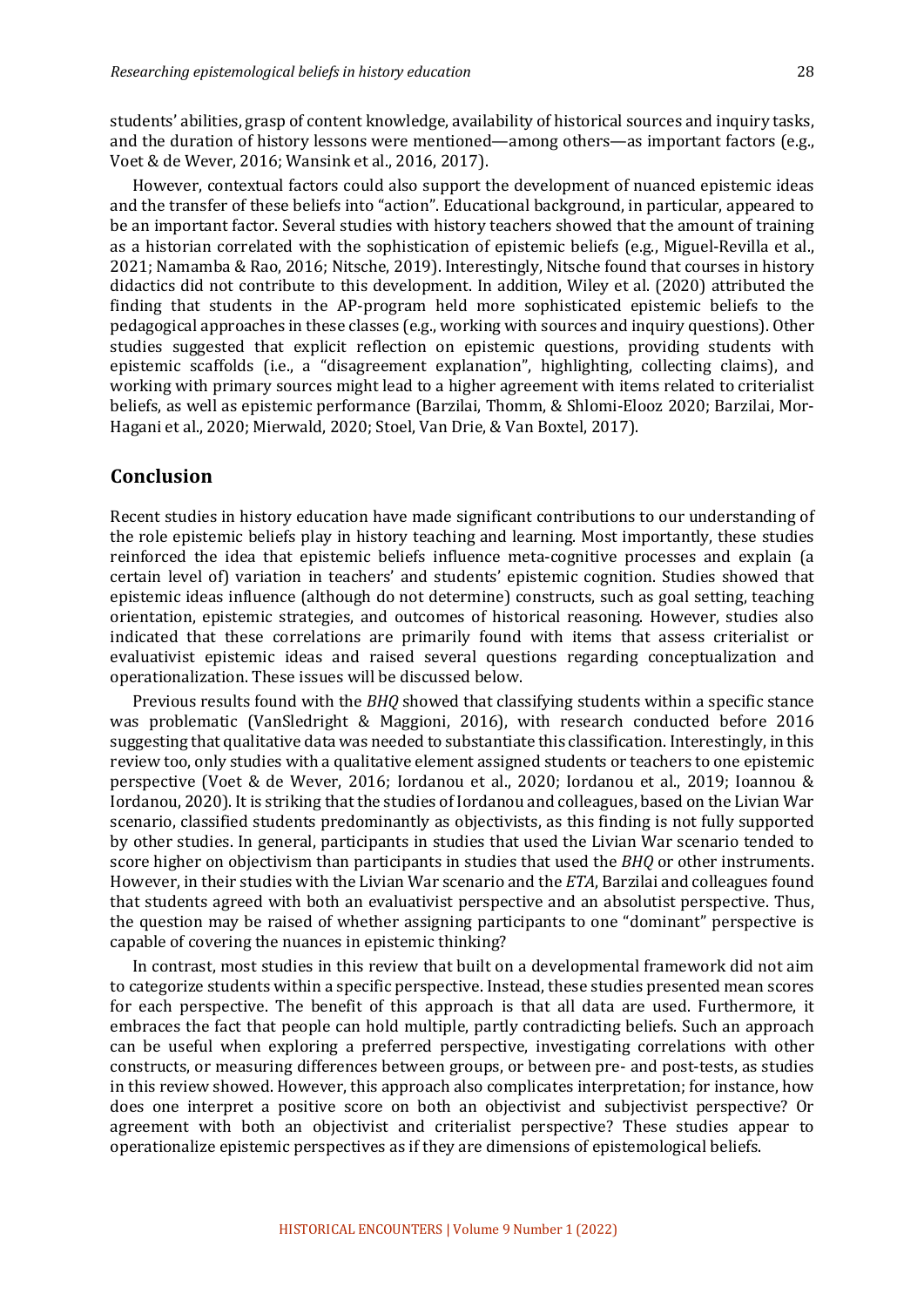Alternatively, a dimensional framework offers researchers a flexible and adaptive approach to conceptualizing epistemic beliefs, which can be tailored towards specific aspects of historical reasoning, such as causal historical reasoning  $(e.g.,$  Wiley et al., 2020). However, a limitation of these instruments is that it is difficult to interpret outcomes on different scales. Studies that used this approach focused primarily on comparing differences between groups, and on exploring correlations between values found on dimensions of epistemic thinking and outcomes of reasoning tasks, strategies, and interest.

With respect to how epistemic beliefs are conceptualized, this review showed that a development can be discerned towards integrating developmental and dimensional approaches. This development allowed researchers and practitioners to assess epistemic ideas more adaptively (depending on research or educational goals) and to analyze results in finer detail (e.g., by exploring specific dimensions in relation to epistemic development). The development of an epistemic belief scale tailored toward causal historical reasoning (Wiley et al., 2020) is one example of how studies have aimed to align the broader construct of epistemic beliefs in history with specific types of reasoning.

Our comparison of how studies conceptualized and evaluated epistemic ideas also raised questions for future research. An important question remains as to how to qualify outcomes on epistemic dimensions in dimensional studies. Stoel, Logtenberg et al. (2017) theorized that a "mild" rejection of objectivist items, in combination with an agreement with items that emphasize methodological criteria, might indicate a criterialist perspective. However, it remains unclear as to where the "tipping points" between naïve and nuanced beliefs lie. Another question focuses on outcomes found with developmental studies. Most recent studies reported mean scores for each perspective, which raises the question of how these scores should be interpreted. A solution might be to diagnose students on their preferred perspective, although this might lead to overestimating a specific stance, as the studies of Iordanou and colleagues suggest. Another solution might be to return to an approach originally suggested by Maggioni and colleagues, who calculated "consistency scores". In this approach, a percentage is calculated based on the amount of objectivist and subjectivist items that students reject and the amount of criterialist items that students value. However, the premise of this approach is that students ought to reject both objectivist and subjectivist items, which is problematic given that idiosyncratic results on subjectivity were found even among experts (Stoel, Logtenberg et al., 2017). It also obscures the finding of many recent studies that students can positively value both objectivist and criterialist beliefs.

In light of this, future research could focus on questions regarding the validity of both objectivist and especially subjectivist perspectives. Studies found that objectivist ideas develop in line with expectations between students and teachers. However, almost no correlations with aspects of historical reasoning or interest were found. Wiley et al.'s (2020) study was an exception, though. This study found that viewing historical knowledge as simple and certain was negatively related to outcomes on a causal reasoning task. Regarding subjectivism, studies found largely varying outcomes between students and teachers that could not be interpreted. Furthermore, almost no relationships were found between subjectivist ideas and aspects of historical reasoning.

Another focus for future studies could be to validate and calibrate different instruments (e.g., collecting and comparing scores with the *BHQ*, the *ETA*, and scores on dimensional questionnaires, in one sample). It also remains important to compare outcomes on the questionnaires with more qualitative approaches that enable the inference of epistemic ideas from students. By doing this, these studies could strengthen the predictive power and concept validity of the instruments. It might never be possible to "solve the riddle", but future research could provide theory and practice with multiple instruments that can be applied flexibly depending on which aspects of epistemic thinking researchers or teachers want to illuminate.

From this review, we draw several implications for practice. The primary implication from research with students is that history education should challenge students' epistemic beliefs. Studies have shown that these beliefs are an important aspect of students' self-regulative behavior. Working with inquiry tasks based on multiple sources from different perspectives, discussing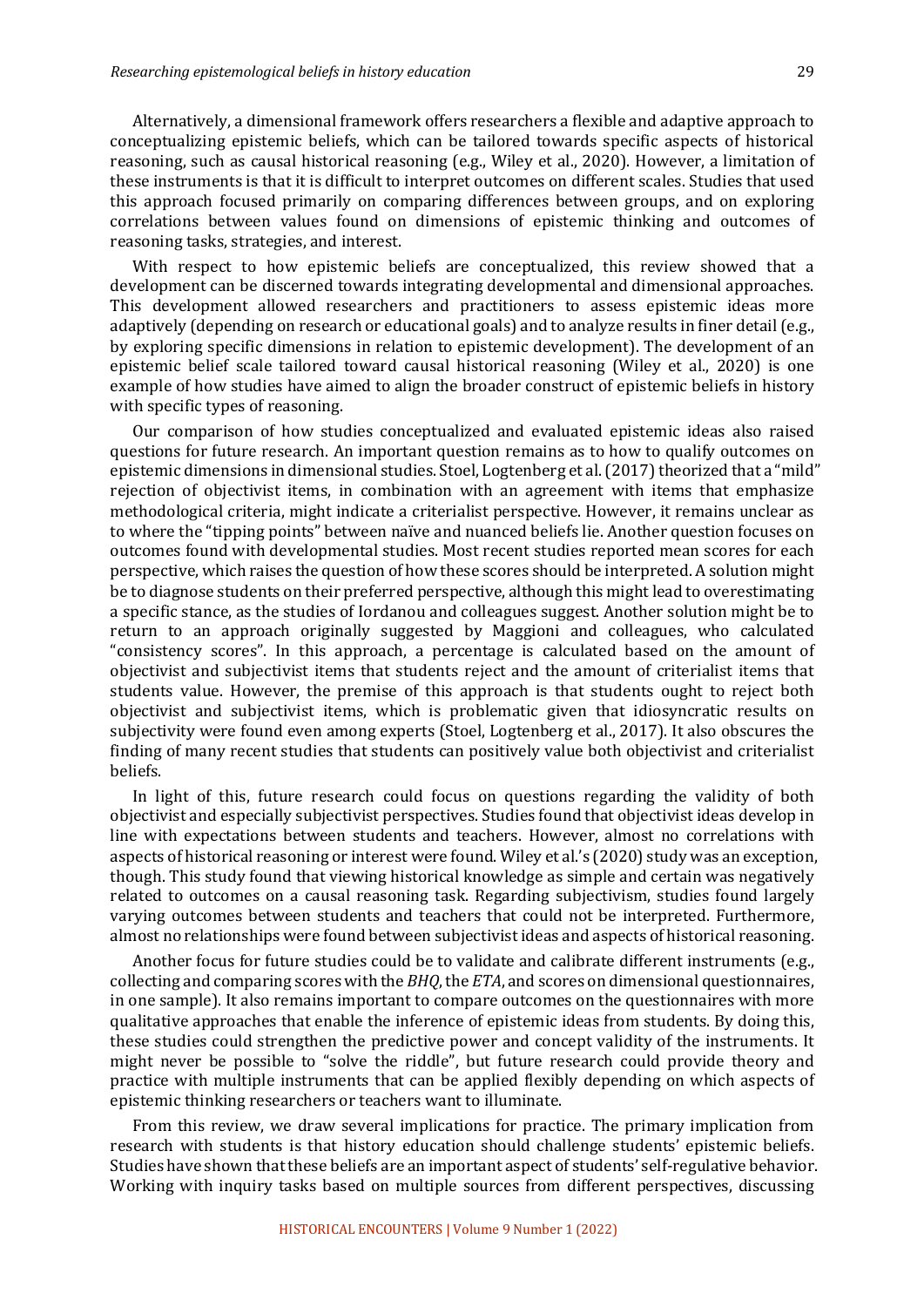controversial issues, scaffolding argumentation, and explicitly discussing why experts disagree, are important principles towards this goal. Furthermore, reviewed studies suggest that it is important for teacher training to teach interpretational history, and explicitly reflect with (prospective) history teachers on their epistemic beliefs and on the relationship between these beliefs, ideas about learning and teaching, and goals for history education. This suggestion is in line with theoretical contributions in recent years that discussed the importance of epistemic reflection and reflexivity in teacher training and professional development (e.g., Hofer, 2017; Mathis & Parkes, 2020). Teacher training should show prospective history teachers that epistemic beliefs are susceptible to change. Furthermore, teacher training should provide teachers with curriculum materials, or support them in (co-)designing these materials, but also focus on "counterbalancing" the impact of contextual factors such as school culture or (national) curriculum demands.

For educational purposes we assume that both developmental and dimensional approaches provide useful frameworks for teachers to address epistemological questions in their classrooms and to bring these beliefs "to the surface". An important advantage of the dimensional approach is that it can support teachers in formulating specific epistemic questions about concrete history tasks and topics, and it can promote reflection on different aspects of epistemic thinking in history. Questions may focus on the nature of historical knowledge, historical knowing, or criteria for judging the validity and reliability of historical sources and accounts. In contrast, a developmental framework allows teachers to diagnose students' epistemic ideas more specifically, conceptualize progression, and provide adequate feedback. Although studies suggest that it remains difficult to classify students within a specific perspective and the expression of epistemic ideas may vary across contexts, qualitative remarks of students nevertheless provide rich formative information on how students make sense of history. Developmental frameworks may help teachers in making sense of this information.

### **References**

- Barzilai, S., Mor-Hagani, S., Zohar, A. R., Shlomi-Elooz, T., & Ben-Yishai, R. (2020). Making sources visible: Promoting multiple document literacy with digital epistemic scaffolds. *Computers & Education, 157,* 103980. https://doi.org/10.1016/j.compedu.2020.103980
- Barzilai, S., Thomm, E., & Shlomi-Elooz, T. (2020). Dealing with disagreement: The roles of topic familiarity and disagreement explanation in evaluation of conflicting expert claims and sources. *Learning and Instruction*, 69, 101367. https://doi.org/10.1016/j.learninstruc.2020.101367
- Barzilai, S., & Weinstock, M. (2015). Measuring epistemic thinking within and across topics: A scenario-based approach. *Contemporary Educational Psychology, 42,* 141–158. https://doi.org/10.1016/j.cedpsych.2015.p06.006
- Buehl, M. M., & Beck, J. S. (2015). The relationship between teachers' beliefs and teachers' practices. In H. Fives & M.G. Gill (Eds.), *International Handbook of Research on Teachers' Beliefs* (pp. 66–84). New York: Routledge
- Carretero, M. (2011). *Constructing patriotism. Teaching history and memories in global worlds.* Charlotte, NC: Information Age Publishing
- Hofer, B. K. (2017). Shaping the epistemology of teacher practice through reflection and reflexivity. *Educational Psychologist,* 52(4), 299-306. https://doi.org/10.1080/00461520.2017.1355247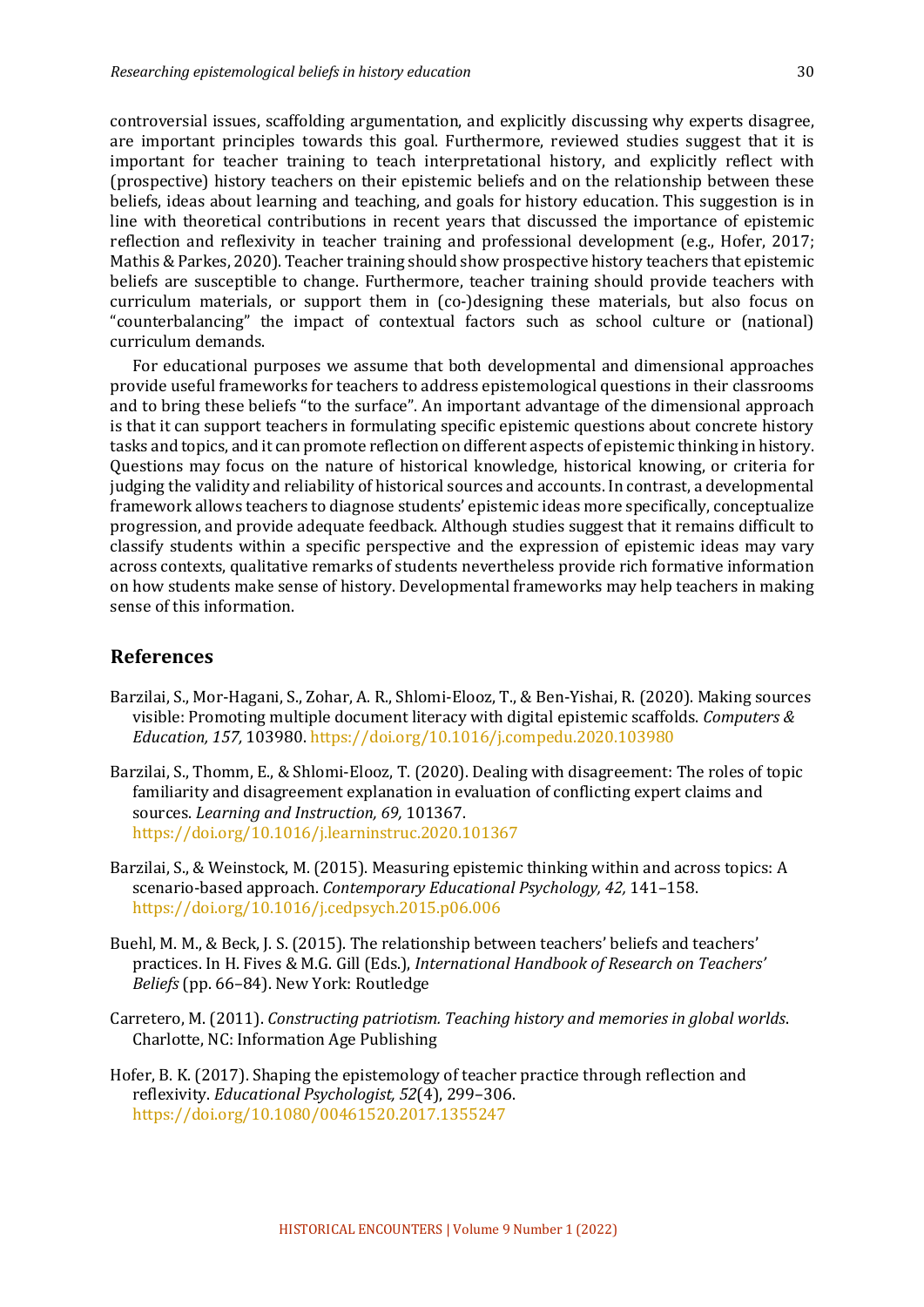- Ioannou, K., & Iordanou, K. (2020). Elementary school students' epistemic perspective and learning strategies in history. *Learning: Research and Practice,* 6(2), 150-166. https://doi.org/10.1080/23735082.2019.1591492
- Iordanou, K., Kendeou, P., & Zembylas, M. (2020). Examining my-side bias during and after reading controversial historical accounts. Metacognition and Learning, 15(3), 319–342. https://doi.org/10.1007/s11409-020-09240-w
- Iordanou, K., Muis, K. R., & Kendeou, P. (2019). Epistemic perspective and online epistemic processing of evidence: Developmental and domain differences. *The Journal of Experimental Education, 87*(4), 531–551. https://doi.org/10.1080/00220973.2018.1482857
- King, P. M., & Kitchener, K. S. (2002). The reflective judgment model: Twenty years of research on epistemic cognition. In B. K. Hofer & P. R. Pintrich (Eds.), *Personal epistemology: The psychology of beliefs about knowledge and knowing* (pp. 37–62). Mahwah, NJ: Lawrence Erlbaum Associates Publishers.
- Kuhn, D., Cheney, R., & Weinstock, M. (2000). The development of epistemological understanding. *Cognitive Development, 15*(3), 309–328. https://doi.org/10.1016/S0885-2014(00)00030-7
- Kuhn, D., & Weinstock, M. (2002). What is epistemological thinking and why does it matter? In B. K. Hofer & P. R. Pintrich (Eds.). *Personal epistemology: The psychology of beliefs about knowledge and knowing* (pp. 121–144). Mahwah, NJ: Lawrence Erlbaum Publishers.
- Lee, P., & Shemilt, D. (2003). A scaffold, not a cage: Progression and progression models in history. Teaching History, 113, 13-23.
- Maggioni, L. (2010). *Studying epistemic cognition in the history classroom: Cases of teaching and learning to think historically.* [PhD Dissertation]. University of Maryland. http://hdl.handle.net/1903/10797
- Maggioni, L., Alexander, P., & VanSledright, B. (2004). At a crossroads? The development of epistemological beliefs and historical thinking. *European Journal of School Psychology*, 2(1-2), 169–197.
- Maggioni, L., Fox, E., & Alexander, P. A. (2010). The Epistemic Dimension of Competence in the Social Sciences. *Journal of Social Science Education*, 9(4), 15-23. https://doi.org/10.4119/jsse-538
- Maggioni, L., VanSledright, B., & Alexander, P. A. (2009). Walking on the borders: A measure of epistemic cognition in history. *The Journal of Experimental Education* 77(3), 187-214. https://doi.org/10.3200/JEXE.77.3.187-214
- Mathis C., & Parkes R. (2020). Historical thinking, epistemic cognition, and history teacher education. In C. Berg & T. Christou (Eds.), *The Palgrave Handbook of History and Social Studies Education* (pp. 189-212). Cham: Palgrave Macmillan. https://doi.org/10.1007/978-3-030-37210-1\_9
- Mierwald, M. (2020). *Historisches Argumentieren und epistemologische Überzeugungen: Eine Interventionsstudie zur Wirkung von Lernmaterialien im Schülerlabor*. Springer VS. https://doi.org/10.1007/978-3-658-29955-2
- Mierwald, M., Lehmann, T., & Brauch, N. (2022). Writing about the past: The impact of different authentic instructional material on students' argument writing in history. *European Journal of Psychology of Education, 37,* 163-184*.* https://doi.org/10.1007/s10212-021-00541-5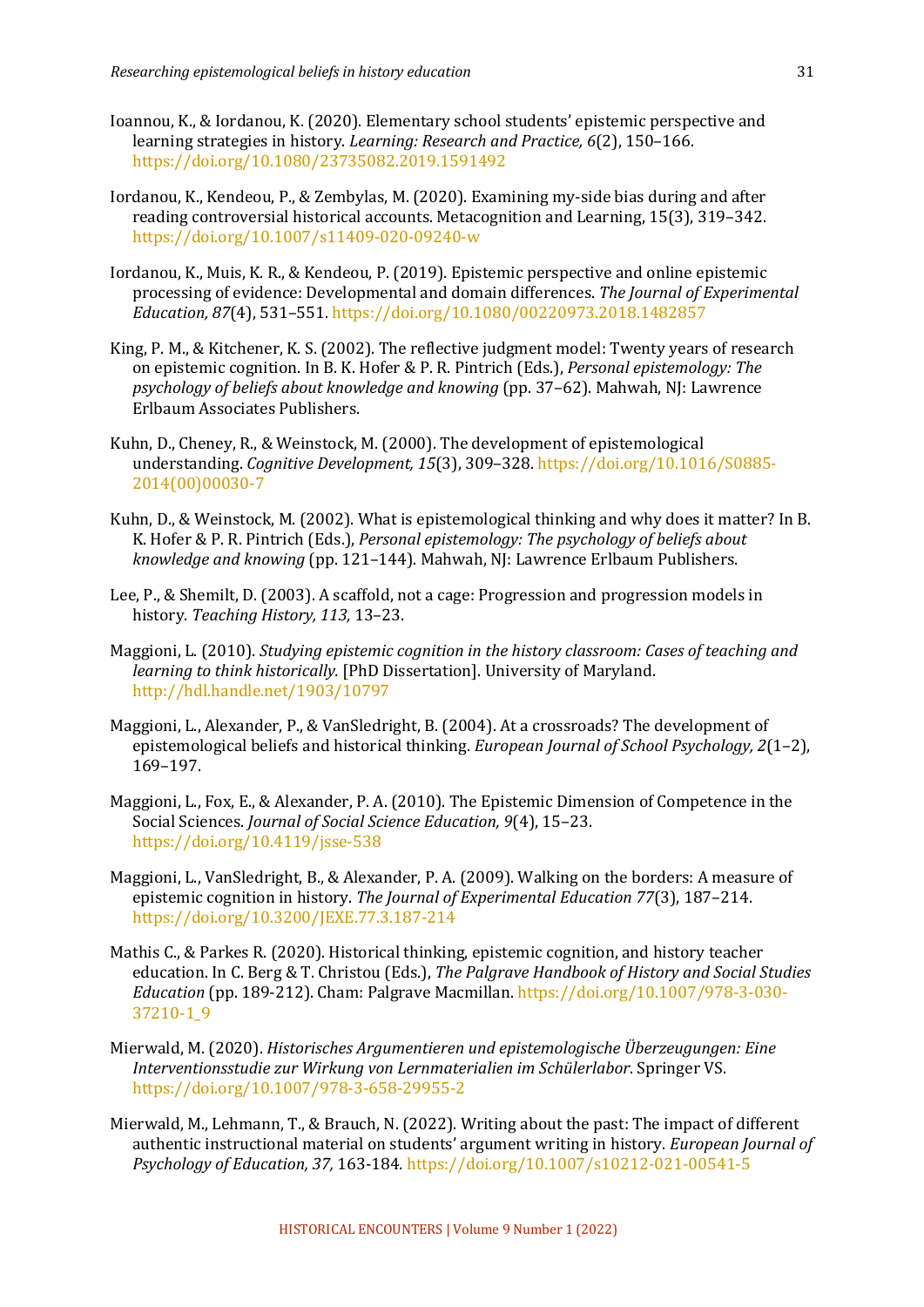- Mierwald, M., Seiffert, J., Lehmann, T., & Brauch, N. (2016). *Do they affect it all? Measuring epistemological beliefs in history education and their relationship to students' argumentation* skills and future history teachers' planning skills. Paper presented at the annual meeting of the American educational research association (AERA), April.
- Miguel-Revilla, D., Carril-Merino, T., & Sánchez-Agustí, M. (2021). An examination of epistemic beliefs about history in initial teacher training: A comparative analysis between primary and secondary education prospective teachers. The Journal of Experimental Education,  $89(1)$ , 54-73. https://doi.org/10.1080/00220973.2020.1718059
- Muis, K. R., Bendixen, L. D., & Haerle, F. C. (2006). Domain-generality and domain-specificity in personal epistemology research: Philosophical and empirical reflections in the development of a theoretical framework. *Educ Psychol Rev, 18*(1), 3-54. https://doi.org/10.1007/s10648-006-9003-6
- Namamba, A., & Rao, C. (2016). Teachers' beliefs about history and instructional approaches: A survey of secondary school teachers in Kigoma Municipality, Tanzania. *International Journal* of Education and Research, 4(8), 203-220. Retrieved from http://www.ijern.com/journal/2016/August-2016/15.pdf
- Nitsche, M. (2019). *Beliefs von Geschichtslehrpersonen eine Triangulationsstudie*. Bern: Hep. https://doi.org/10.36933/9783035516005
- Pintrich, P. R., & De Groot, E. V. (1990). Motivational and self-regulated learning components of classroom academic performance. *Journal of Educational Psychology, 82*(1), 33. https://doi.org/10.1037/0022-0663.82.1.33
- Sakki, I., & Pirttilä-Backman, A.-M. (2019). Aims in teaching history and their epistemic correlates: A study of history teachers in ten countries. *Pedagogy, Culture & Society, 27*(1), 65–85. https://doi.org/10.1080/14681366.2019.1566166
- Schommer, M. (1990). Effects of beliefs about the nature of knowledge on comprehension. *Journal of Educational Psychology, 82*(3), 498–504. https://doi.org/10.1037/0022- 0663.82.3.498
- Stoel, G., Logtenberg, A., Wansink, B., Huijgen, T., van Boxtel, C., & van Drie, J. (2017). Measuring epistemological beliefs in history education: An exploration of naïve and nuanced beliefs. *International Journal of Educational Research, 83,* 120–134. https://doi.org/10.1016/j.ijer.2017.03.003
- Stoel, van Drie, J. P., & van Boxtel, C. A. M. (2015). Teaching towards historical expertise. Developing a pedagogy for fostering causal reasoning in history. *Journal of Curriculum* Studies, 47(1), 49-76. https://doi.org/10.1080/00220272.2014.968212
- Stoel, van Drie, J. P., & van Boxtel, C. A. M. (2017). The effects of explicit teaching of strategies, second-order concepts, and epistemological underpinnings on students' ability to reason causally in history. *Journal of Educational Psychology, 109*(3), 321-337. https://doi.org/10.1037/edu0000143
- Tabak, I., Weinstock, M., & Zviling-Beiser, H. (2010). Discipline-specific socialization: A Comparative Study. In K. Gomez, L. Lyons, & J. Radinsky (Eds.), *Proceedings of the 9th International Conference of the Learning Sciences* (pp. 842–848). Chicago: ICLS.
- Thomm, E., Barzilai, S., & Bromme, R. (2017). Why do experts disagree? The role of conflict topics and epistemic perspectives in conflict explanations. *Learning and Instruction, 52,* 15– 26. https://doi.org/10.1016/j.learninstruc.2017.03.008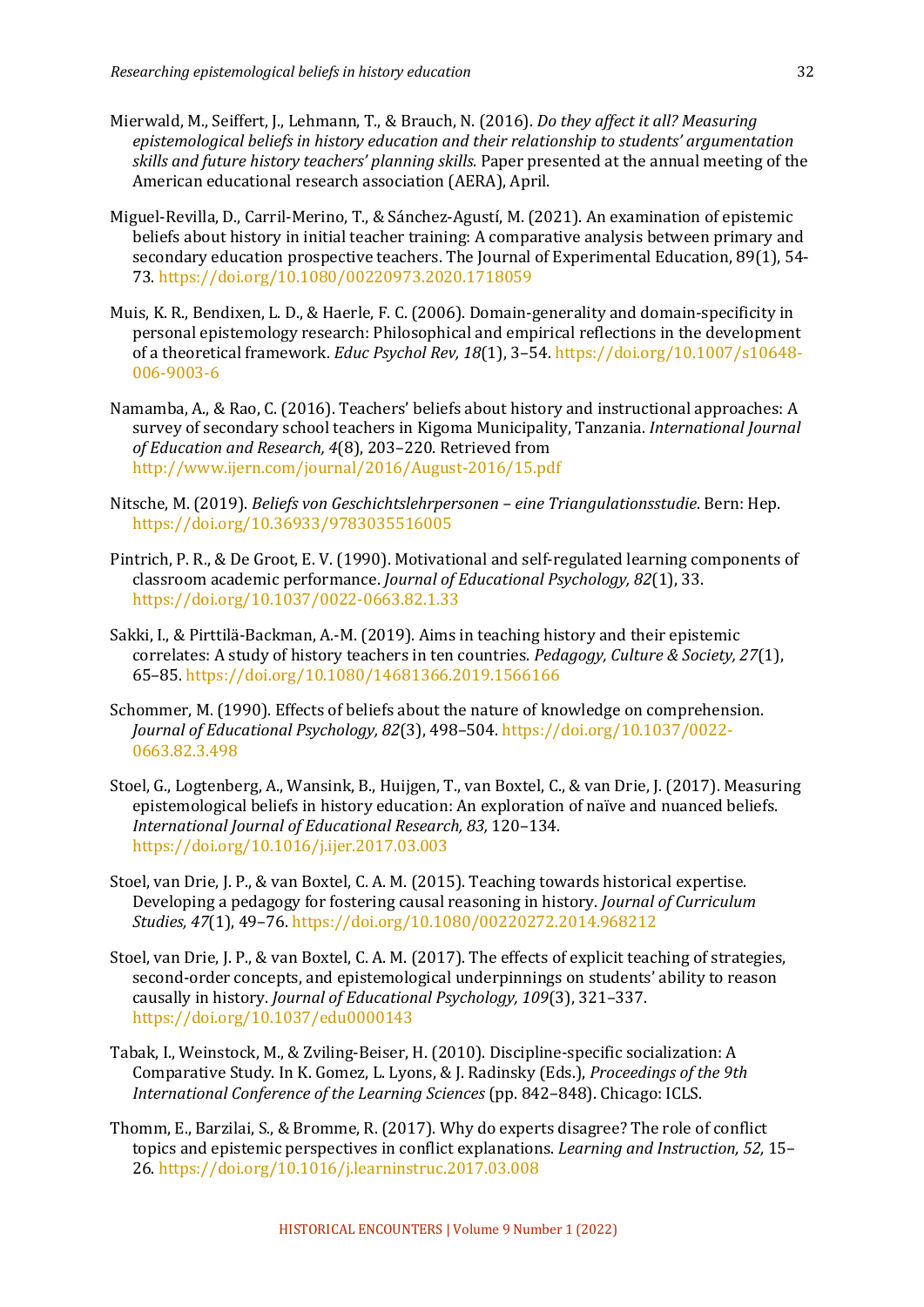- VanSledright, B. (2014). *Assessing historical thinking and understanding: Innovative designs for new standards*. New York: Routledge
- VanSledright, B., & Maggioni, L. (2016). Epistemic cognition in history. In J. A. Greene, W. A. Sandoval, & I. Bråten (Eds.), *Handbook of Epistemic Cognition* (pp. 128–146). New York: Routledge.
- VanSledright, B., & Reddy, K. (2014). Changing epistemic beliefs? An exploratory study of cognition among prospective history teacher. *Revista Tempo e Argumento*, 6(11), 28-68. https://doi.org/10.5965/2175180306112014028
- Vilas, R., Ceballos, F. C., Al-Soufi, L., González-García, R., Moreno, C., Moreno, M., Villanueva, L., Ruiz, L., Mateos, J., González, D., Ruiz, J., Cinza, A., Monje, F., & Álvarez, G. (2019). Is the "Habsburg jaw" related to inbreeding? Annals of Human Biology, 46(7-8), 553-561. https://doi.org/10.1080/03014460.2019.1687752
- Voet, M., & De Wever, B. (2016). History teachers' conceptions of inquiry-based learning, beliefs about the nature of history, and their relation to the classroom context. *Teaching and Teacher Education, 55,* 57–67. https://doi.org/10.1016/j.tate.2015.12.008
- Wansink, B. G. J., Akkerman, S. F., Vermunt, J. D., Haenen, J. P. P., & Wubbels, T. (2017). Epistemological tensions in prospective Dutch history teachers' beliefs about the objectives of secondary education. *Journal of Social Studies Research, 41*(1), 11–24. https://doi.org/10.1016/j.jssr.2015.10.003
- Wansink, B. G.-J., Akkerman, S., & Wubbels, T. (2016). The certainty paradox of student history teachers: Balancing between historical facts and interpretation. *Teaching and Teacher Education, 56,* 94–105. https://doi.org/10.1016/j.tate.2016.02.005
- Wiley, J., Griffin, T. D., Steffens, B., & Britt, M. A. (2020). Epistemic beliefs about the value of integrating information across multiple documents in history. *Learning and Instruction, 65,* 101266. https://doi.org/10.1016/j.learninstruc.2019.10126

# **About the Authors**

**Gerhard Stoel** is an Assistant Professor of Learning and Instruction in Social Studies and History Education at Radboud University Teachers Academy in Nijmegen. His PhD-research investigated pedagogical principles for enhancing students' ability in causal historical reasoning. His current research focuses on designing learning environments that foster students' domain-specific reasoning skills and epistemic beliefs, as well as on the professional development of history and social science teachers. Recently, he finished a three-year practice-oriented project entitled "Reasoning about societal problems: design and implementation of instructional approaches in social science education" and coauthored a chapter entitled "Inquiry Learning in History" in the *International Handbook of Inquiry and Learning* (New York, Routledge).

Email: gerhard.stoel@ru.nl ORCID: 0000-0003-0251-4673

**Albert Logtenberg** is an Assistant Professor in history education at the Leiden University Graduate School of Teaching (ICLON) and also works as history teacher educator at Amsterdam University of Applied Sciences, both situated in the Netherlands. His recent research addresses controversial topics in history education, history teacher education and learning and epistemology. He holds a master's degree in History and history education and wrote his PhD thesis on student questioning in history education. Recently he published "Dutch history teachers' perceptions of teaching the topic of Islam while balancing distance and proximity" (with Geerte Savenije and Bjorn Wansink, Teaching and Teacher Education, 2022).

Email: a.logtenberg@iclon.leidenuniv.nl ORCID: 0000-0002-4111-2899